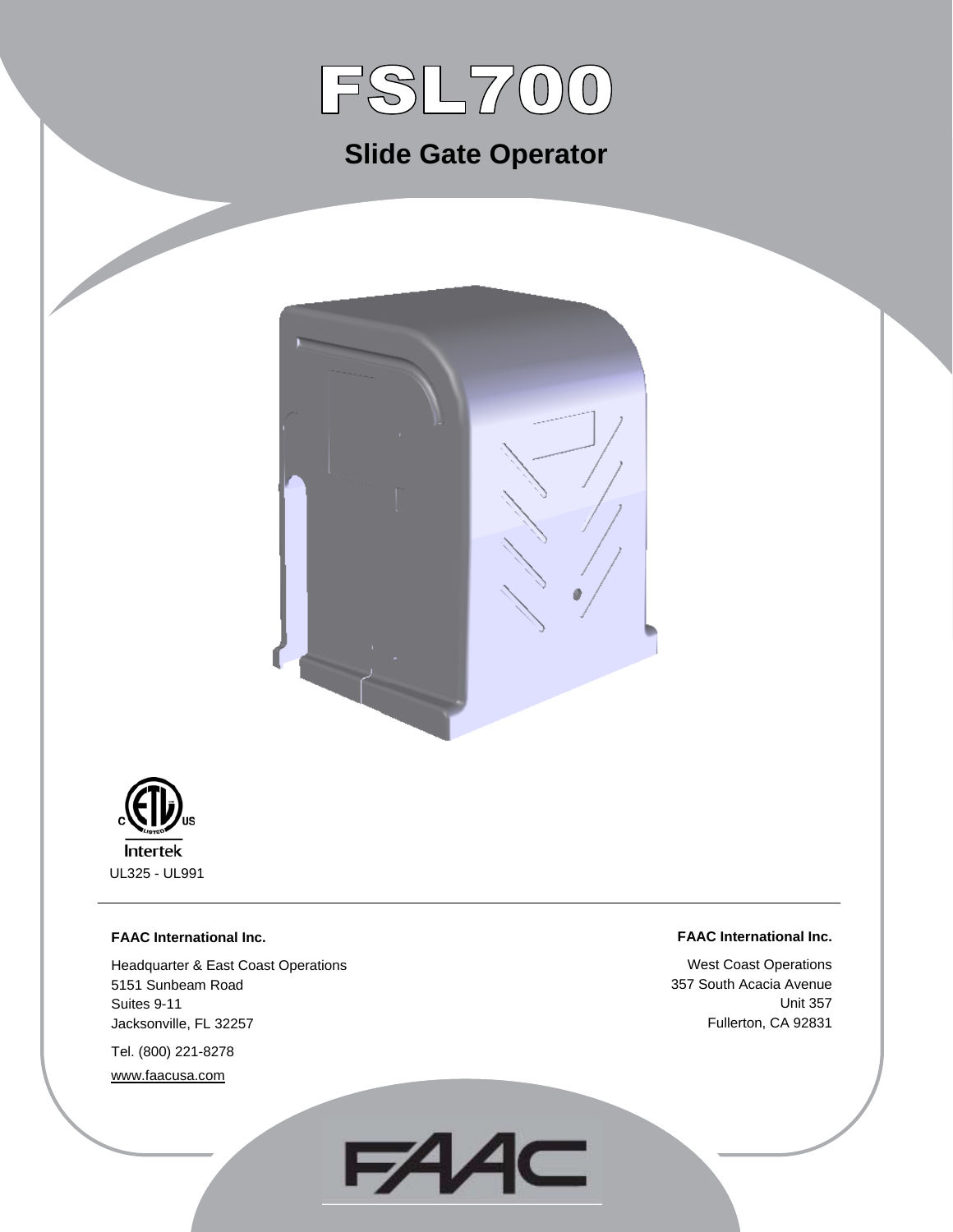## **TABLE OF CONTENTS**

### **IMPORTANT SAFETY INFORMATION**

#### **TECHINCAL SPECIFICATION**

Gate Operator Specifications .................................9

### **GATE OPERATOR INSTALLATION**

| Concrete Pad Size & Location  11  |
|-----------------------------------|
|                                   |
|                                   |
| Chain Connection - Rear Mount  13 |
|                                   |
|                                   |

### **ELECTRICAL INSTALLATION**

#### **GATE OPERATOR ADJUSTMENTS**

| Reverse Sensitivity Adjustment  18 |  |
|------------------------------------|--|
|                                    |  |
|                                    |  |
|                                    |  |

#### **ACCESSORY CONNECTIONS**

| Standard Reverse Connections  23        |  |
|-----------------------------------------|--|
| Open, Close, Stop Connections  23       |  |
|                                         |  |
|                                         |  |
|                                         |  |
| Radio Receiver Connections  25          |  |
| MagLock & Solenoid Lock Connections  25 |  |
| Alarm & Warning Light Connections  26   |  |
|                                         |  |
|                                         |  |

### **LOOP & LOOP DETECTORS**

| External Loop Detector Connections  28 |  |
|----------------------------------------|--|

### **TROUBLESHOOTING TIPS**

|--|--|--|

### **SPARE PARTS**

### **LIMITED WARRANTY**

|--|--|

**Revision A** 



Read and follow all U.L. and Safety Standards before installing any access device. Please refer to this manual and<br>qualified personnel for assistance. DO NOT install this device unless all entrapment and pinch points are e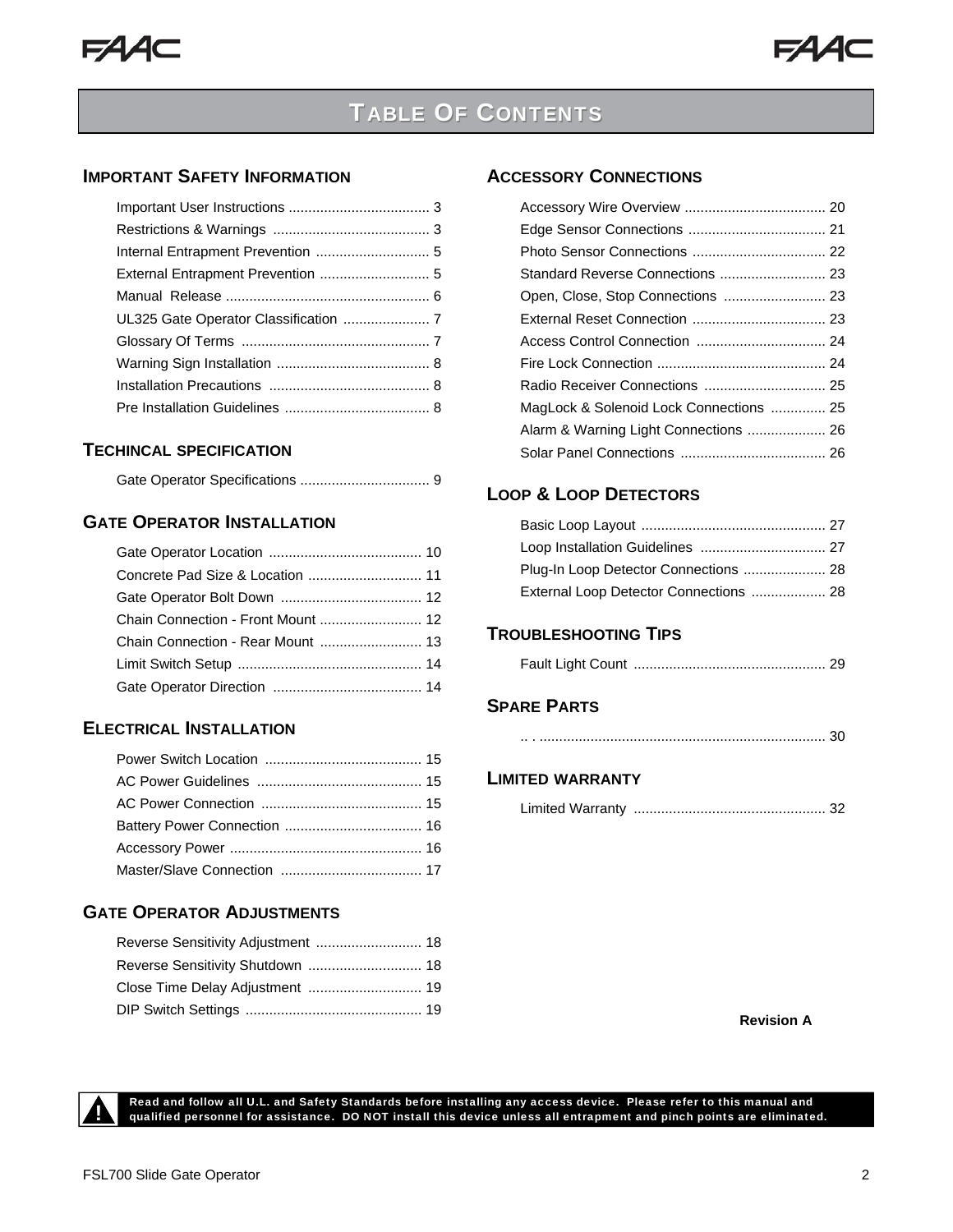

WARNING: A moving gate can cause serious injury or death. Read and follow all<br>Installation Manual, Reference Manual, and Warning Label Instructions.

### **IMPORTANT USER INSTRUCTIONS:**

Automatic gate systems provide user convenience and limit vehicular traffic. Because these systems can produce high levels of force, it is important that you are aware of the potential hazards associated with the system. Potential hazards may include pinch points, entrapment positions, lack of proper pedestrian access, blind spots for traffic visibility.

It is the joint responsibility of the designer, purchaser, installer and end user to verify the system is properly configured for its intended use. Be sure that the installer has instructed you on the proper operation of the gate and gate system before use. Be sure the installer trains you about the basic functions of the required reversing devices associated with the gate system and how to properly test them. Reversing devices may include reverse loops, sensing edges, photoelectric cells, inherent reverse detection, and/or other external devices.

All users should follow and understand the following points:

- Carefully read and follow all instructions in this manual and keep it in a safe place for future reference.
- Carefully read and follow the "Restrictions & Warnings" section of this manual.
- Carefully read and follow the "Entrapment Prevention" section of this manual.
- Carefully read and understand the "Glossary of Terms" section of this manual.
- Make sure that all residents and users are familiar with the proper use of the gate system and its potential hazards.
- Make sure proper reversing devices are installed on all gates to avoid all potential hazards and entrapment.
- Understand loops and loop detectors, photoelectric cells and other devices must be installed with this gate operator to prevent the gate from closing on vehicles.
- Installation, service and maintenance must be carried out by qualified personnel.
- Understand the manufacturer can not be held responsible for damage or injury caused by improper, erroneous or unreasonable use. Failure to comply with these guidelines may create a dangerous situation and will void any and all warranties.
- Always consult your qualified dealer if any concerns or questions arise.

### **RESTRICTIONS & WARNINGS:**

WARNING - To reduce the risk of injury of death:

- 1. READ AND FOLLOW ALL INSTRUCTIONS.
- 2. Never let children operate or play with gate controls. Keep the remote control away from children. Never allow children to play in the area of the gate system.
- 3. Always keep people and objects away from gate. NO ONE SHOULD CROSS THE PATH OF THE MOVING GATE!
- 4. Test the operator monthly. The gate MUST reverse on contact with a rigid object or stop or reverse when an object activates the non-contact sensors. After adjusting the force or the limit of travel, retest the gate operator. Failure to adjust and retest the gate operator properly can increase the risk of injury or death. If any reverse device functions improperly, remove the operator from service immediately.
- 5. KEEP GATES PROPERLY MAINTAINED. Read the owner's manual. Have a qualified service person make repairs to gate hardware.
- 6. The entrance is for vehicles only. Pedestrians must use separate entrance. Keep all pedestrian traffic away from the gate.
- 7. Use the emergency release/shut off only when the gate is not moving. Make sure the power for the gate operator is off by using the On/Off switch located inside the cover on the left side of the controller.
- 8. Every gate operator installation MUST have secondary protection devices against entrapment, such as edge sensors and photoelectric cells more in particularly in places where the risk of entrapment is more likely to occur. Proper reversing devices MUST be installed on all gates to avoid all potential hazards and entrapment.
- 9. SAVE THESE INSTRUCTIONS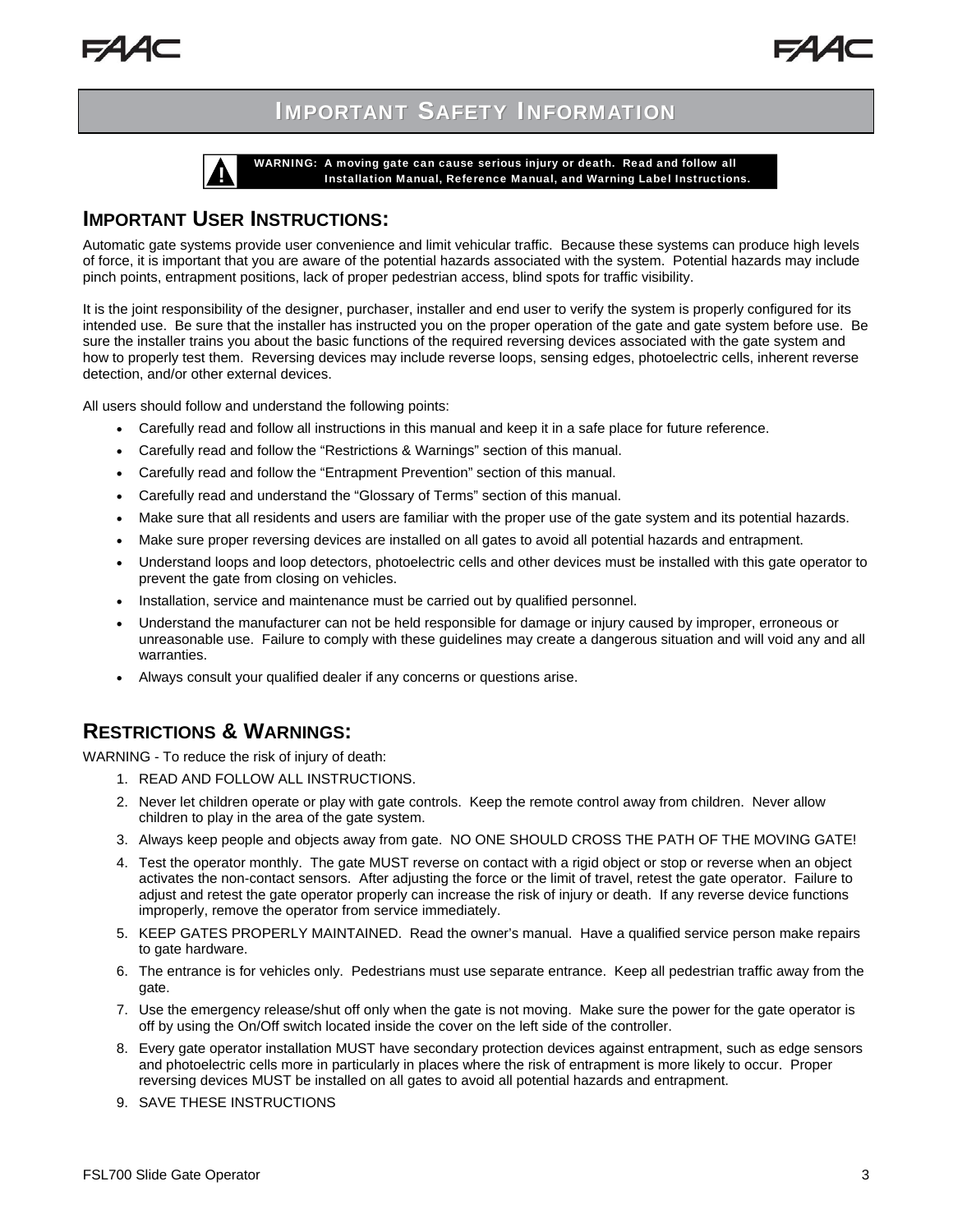### **RESTRICTIONS & WARNINGS:**

Install the gate operator only if:

- 1. The gate operator is appropriate for the construction of the gate and the usage Class of the application. Make sure the gate is within the weight and length limitations specified for the operator.
- 2. All openings of a horizontal slide gate are guarded or screened from the bottom of the gate to a minimum of 4 feet (1.2m) above the ground to prevent a 2 1/4 inch (57.15mm) diameter sphere from passing through the openings anywhere in the gate, and in that portion of the adjacent fence that the gate covers in the open position.
- 3. ALL EXPOSED PINCH POINTS ARE ELIMINATED OR GUARDED AND GUARDING IS SUPPLIED FOR EXPOSED ROLLERS. DO NOT INSTALL THIS DEVICE UNLESS ALL ENTRAPMENT AND PINCH POINTS ARE ELIMINATED!
- 4. The operator is intended for installation only on slide gates used to control vehicles. Pedestrians must be provided with a separate access opening.
- 5. The gate must be installed in a location so that enough clearance is provided between the gate and adjacent structures when opening and closing to reduce the risk of entrapment. Gates should not open into public access areas.
- 6. The gate must be properly installed and work freely in both directions prior to the installation of the gate operator. DO NOT REDUCE REVERSING SENSITIVITY TO COMPENSATE FOR A DAMAGED GATE.
- 7. Gate operator controls must be placed far enough from the gate to prevent the user from coming in contact with the gate while operating the controls. All activating devices must be installed in a clear line-of-sight with the gate and its travel. Activating devices must be installed a minimum of 10 feet away from the gate. Be sure to mount ALL operating devices clearly out of reach of through gate. Controls intended to be used to reset an operator after two sequential activations of the entrapment protection device must be located in the line-of-sight of the gate. Outdoor or easily accessible controls shall have a security feature to prevent unauthorized use.
- 8. Warning signs must be permanently installed on both sides of the gate and must be fully visible to traffic and pedestrians.
- 9. Install the gate system and gate in accordance with ASTM F220-02: Standard Specification for Automated Vehicular Gate Construction, and with UL325 Standard for Safety for Door, Drapery, Gate, Louver, and Window Operators and Systems



Space or screen to prevent a 2 1/4 inch sphere from passing through.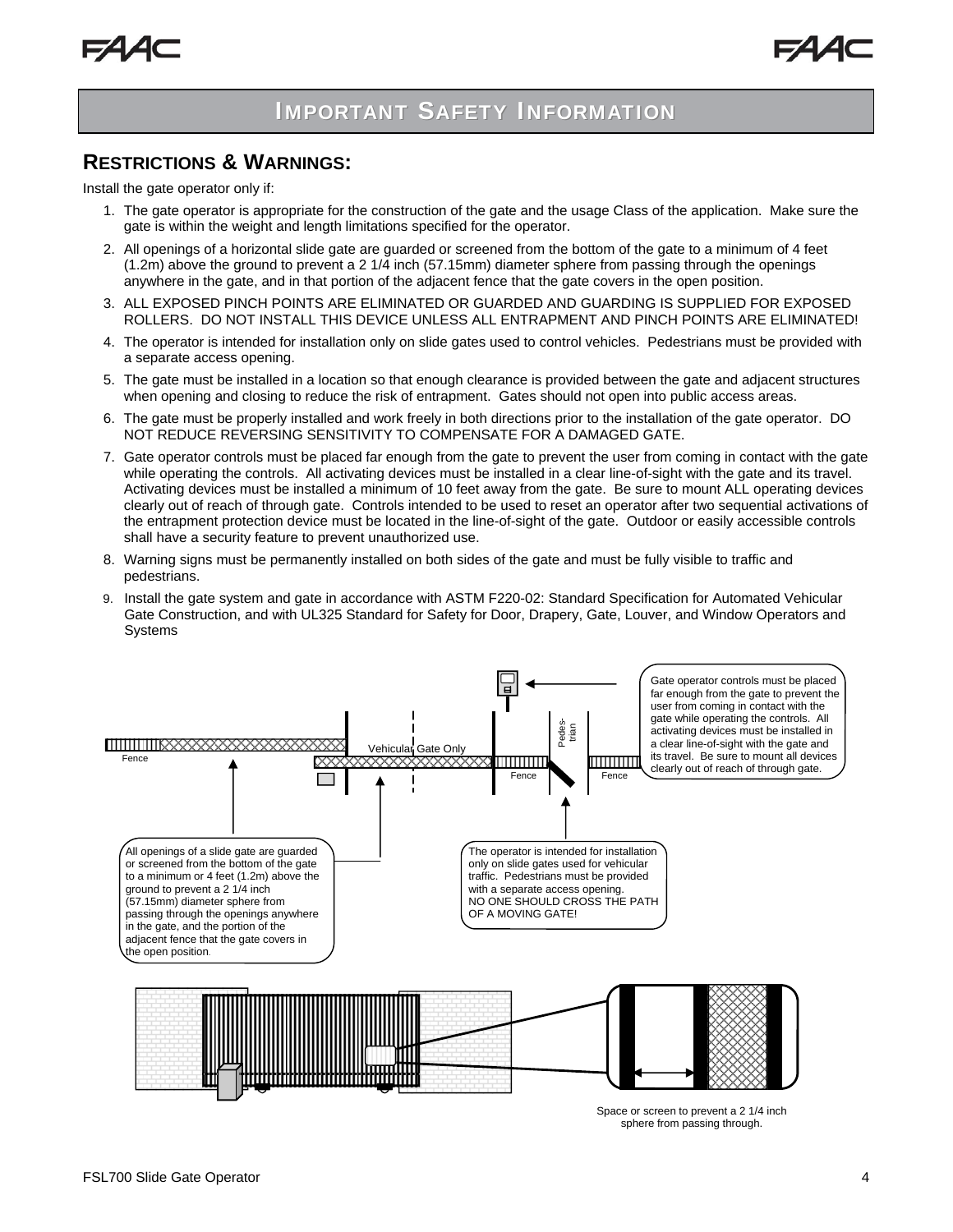### **INTERNAL ENTRAPMENT PREVENTION:**

This vehicular gate operator is equipped with an inherent (Type A) entrapment sensing device. The system will sense an obstruction in both the open and close cycles, and will reverse the direction of the gate travel upon encountering an obstruction. If the system detects a second obstruction before reaching the full open or close limit after the initial reversal, a warning alarm will activate and the operator will require a reset before resuming normal operation. This is called a "Hard Shutdown". Please read and follow the "Shutdown Conditions" section of this manual for more directions.

### **EXTERNAL ENTRAPMENT PREVENTION:**

Non-contact and/or contact sensors must be installed to provide external entrapment prevention in accordance with UL325 section 3.1. Use only UL325 compliant devices and low voltage (24V) devices. Carefully follow the installation manual for the UL325 device used for installation, usage, and maintenance.

#### **Non-Contact Sensors (Photo Beams):**

Non-contact sensors generally are photoelectric cells or like devices. For gate operators utilizing non-contact sensors:

- 1. Refer to the diagram below for placement of non-contact sensors.
- 2. Use care to reduce the risk of nuisance tripping, such as when a vehicle trips the sensor while the gate is still moving.
- 3. One or more non-contact sensors shall be located where a risk of entrapment or obstruction exists, such as the perimeter reachable by a moving gate or barrier. Use caution when installing non-contact sensors since some devices only cover a select area. For example, a photo beam will not cover the full height of a gate/fence area. Refer to the diagram below.

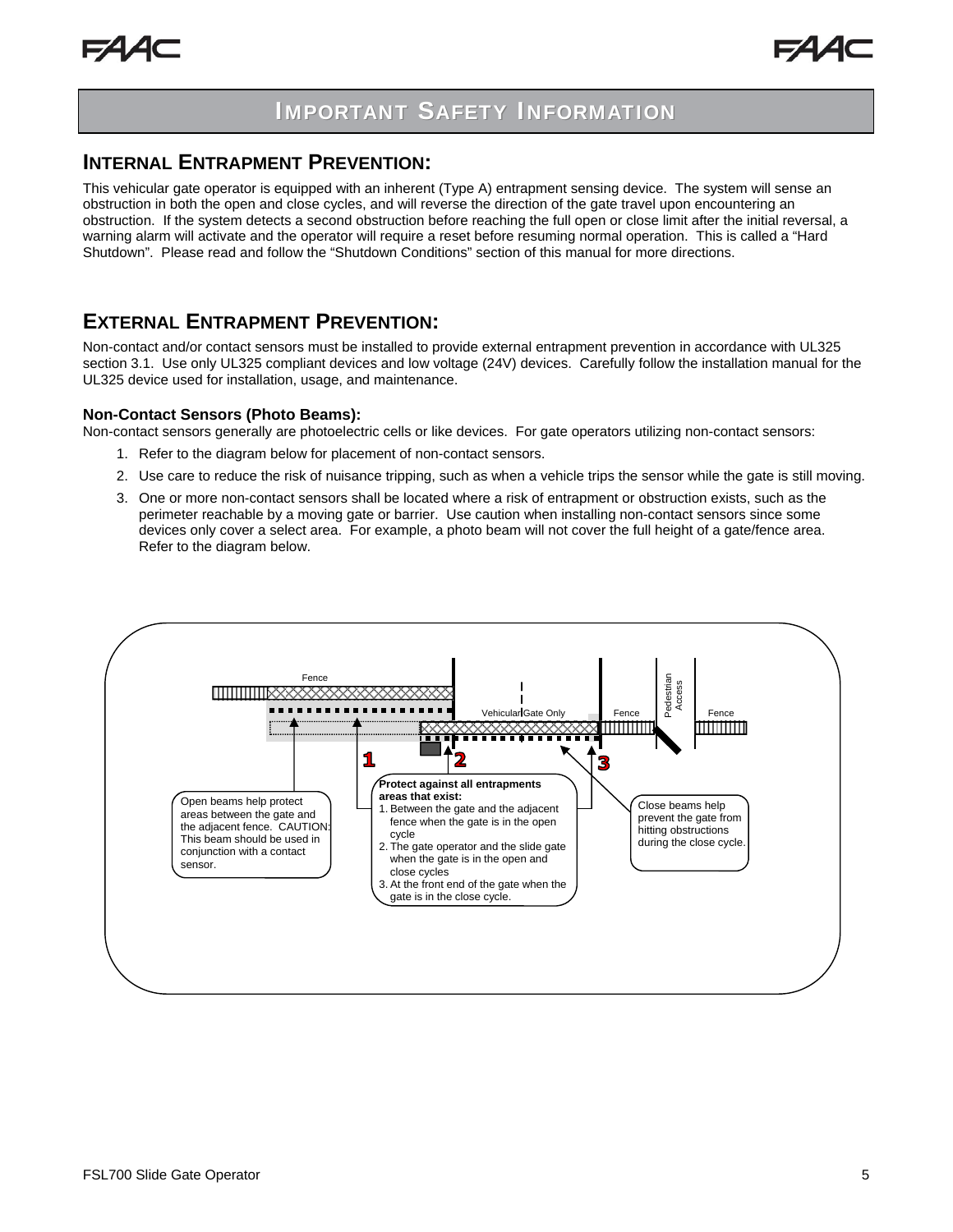#### **Contact Sensors (Edge Sensors):**

Contact sensors generally are sensing edges or like devices. For gate operators utilizing contact sensors:

- 1. Refer to the diagram below for placement of contact sensors.
- 2. One or more contact sensors shall be located where the risk of entrapment or obstruction exists, such the leading edge, trailing edge, and posts mounted inside and outside of the vehicular slide gate and motor.
- 3. Hardwired contact sensors shall be located and its wiring arranged so the communication between the sensor and the gate operator is not subject to any mechanical damage.
- 4. Wireless contact sensors such as ones that transmit radio frequency (RF) signals to the gate operator for entrapment prevention functions shall be located where the transmission of the signals are not obstructed or impeded by building structures, landscaping or similar obstructions. All wireless contact sensors shall function under the intended end-use conditions.



### **MANUAL RELEASE:**

To manually release the gate operator remove the cover and locate the Power ON-OFF switch.

- Turning the power OFF allows the gate to be moved manually.
- Turning the power back ON will resume normal operation.

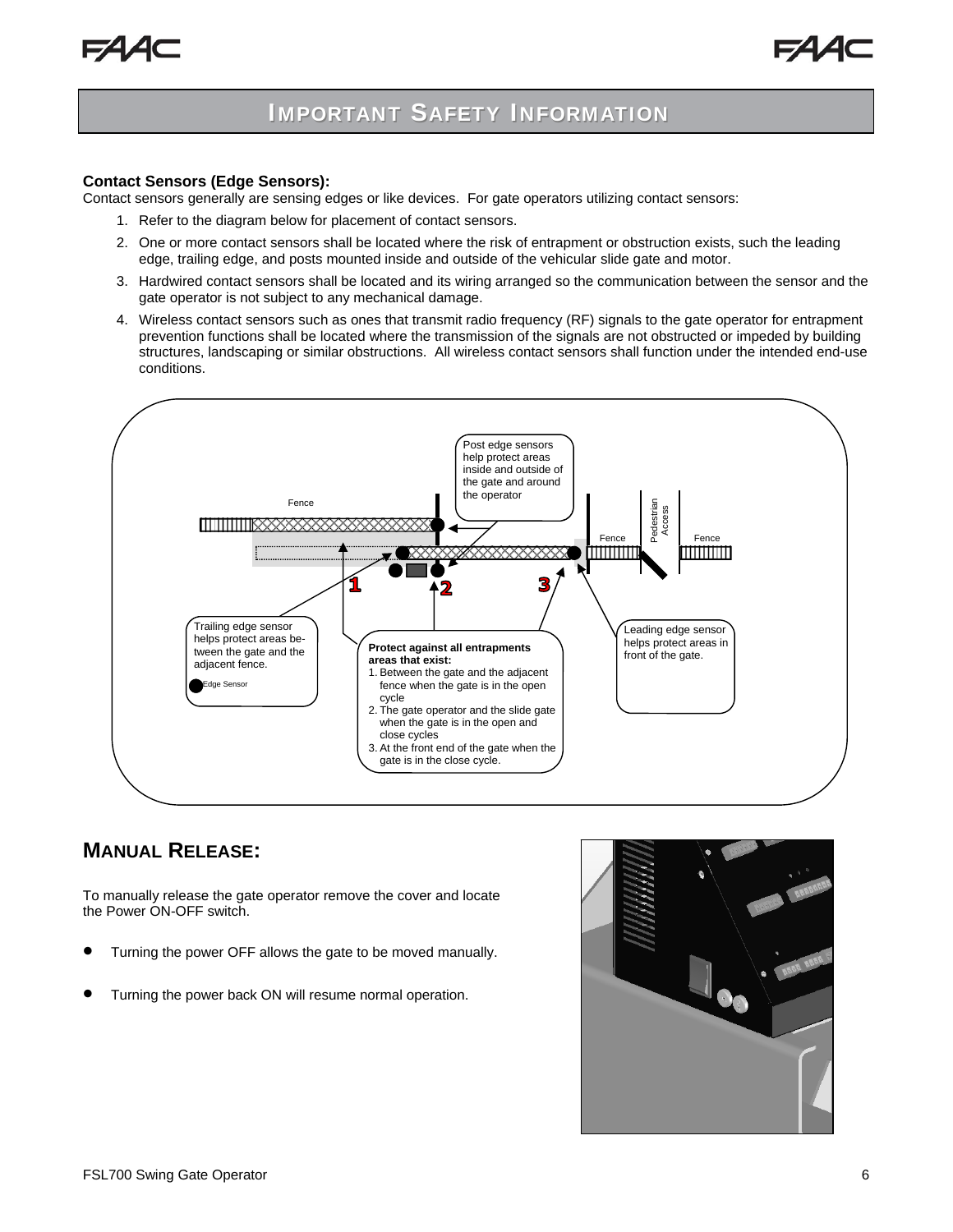IMPORTANT: Make sure the gate operator usage classification is correct for the site and the type of gate.

## **UL325 GATE OPERATOR CLASSIFICATION:**

RESIDENITAL VEHICULAR GATE OPERATOR

CLASS I: A vehicular gate operator (or system) intended for use in a home of one to four single family dwelling, or a garage or parking area associated therewith.

COMMERCIAL/GENERAL ACCESS VEHICULAR GATE OPERATOR CLASS II: A vehicular gate operator (or system) intended for use in a commercial location or building such as a multi-family housing unit (five or more single family units), hotels, garages, retail store, or other building servicing the general public.

INDUSTRIAL/LIMITED ACCESS VEHICULAR GATE OPERATOR CLASS III: A vehicular gate operator (or system) intended for use in an industrial location or building such as a factory or lading dock area or other locations not intended to service the general public.

#### RESTRICTED ACCESS VEHICULAR GATE OPERATOR

CLASS IV: A vehicular gate operator (or system) intended for use in a guarded industrial location or building such as an airport security area or other restricted access locations not servicing the general public, in which unauthorized access is prevented via supervision by security personnel.

## **GLOSSARY OF TERMS:**

GATE: A moving barrier such as a swinging, sliding, raising, lowering, or the like, barrier, that is a stand-alone passage barrier or is that portion of a wall or fence system that controls entrance and/or egress by people or vehicles and completes the perimeter of a defined area.

VEHICULAR HORIZONTAL SLIDE GATE OPERATOR (Or System): A vehicular gate operator (or system) that controls a gate which slides in a horizontal direction that is intended for use for vehicular entrance or exit to a drive, parking lot, or the like.

ENTRAPMENT: A condition when a object is caught or held in a position that increases the risk of injury or death.

INHERENT ENTRAPMENT SENSING DEVICE: An automatic sensor system, which senses entrapment of a solid object and is incorporated as a permanent and integral part of the gate operator.

NON-CONTACT SENSOR: External device such as a photoelectric cell used to provide entrapment prevention and located where a risk of entrapment or obstruction exists.

CONTACT SENSOR: External device such as a edge sensor used to provide entrapment prevention located where a risk of entrapment or obstruction exists such as the leading edge, trailing edge, and posts mounted inside and outside of the vehicular slide gate and motor.







**ABC Manufacturing** 

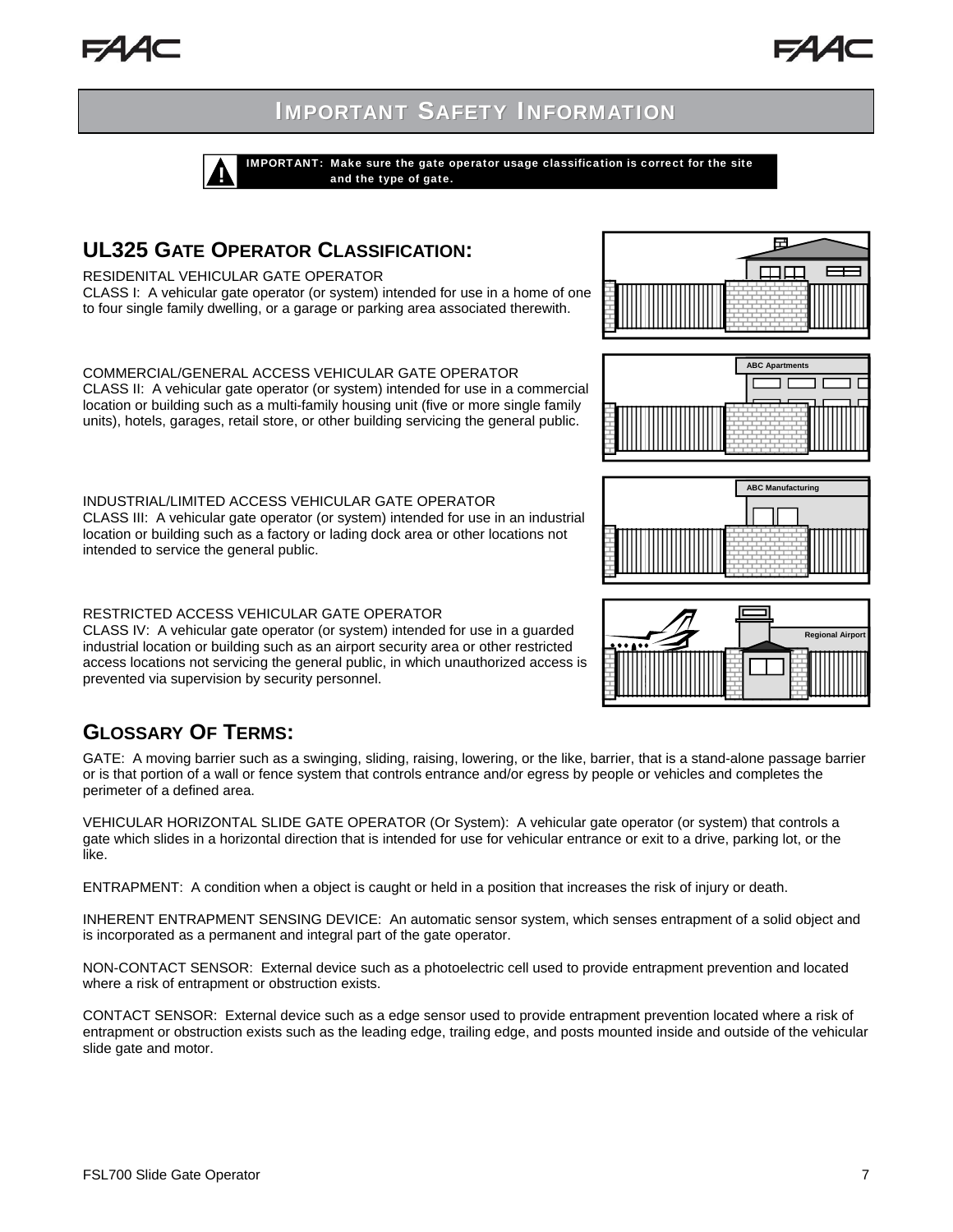



### **WARNING SIGN INSTALLATION:**

This vehicular gate operator is supplied with two warning signs to alert people that a potential hazard may exist and that appropriate action should be taken to reduce the risk of hazard, injury or death.

- 1. Warning signs must be permanently installed on both sides of the gate and must be fully visible to traffic and pedestrians.
- 2. Use appropriate hardware such as metal screws (not supplied) to permanently install each warning sign.



### **PREINSTALLATION GUIDELINES:**

Before starting any installation, consider the following guidelines:

- Install the gate system and gate in accordance with ASTM F220-02: Standard Specification for Automated Vehicular Gate Construction. Install the gate system and gate in accordance with UL325 standards.
- Provide spacing between the gate and any structure such as a building, wall or fence to reduce the risk of entrapment in this area.
- Install over-travel stops at both ends of the gate rail or track to help prevent the gate from derailing
- Be sure the gate is properly installed and moves freely. Repair or replace worn or damaged gate hardware before installing the gate operator.
- Add safety devices such as warning signs, photo eyes, and reverse edges to help prevent injuries or death. Reduce all pinch points and protect all entrapment areas.
- If pedestrian traffic will be present, provide a separate pedestrian walk gate clear from the path of the automatic gate.
- Loops and loop detectors are required to help prevent the gate from closing on vehicles. Loops do not protect pedestrian traffic.
- Select the proper gate operator for the installation. Consider the usage, capacity, gate size, gate weight, and needed features and safety accessories.
- **If proper safety guidelines can not be followed do not install the gate operator.**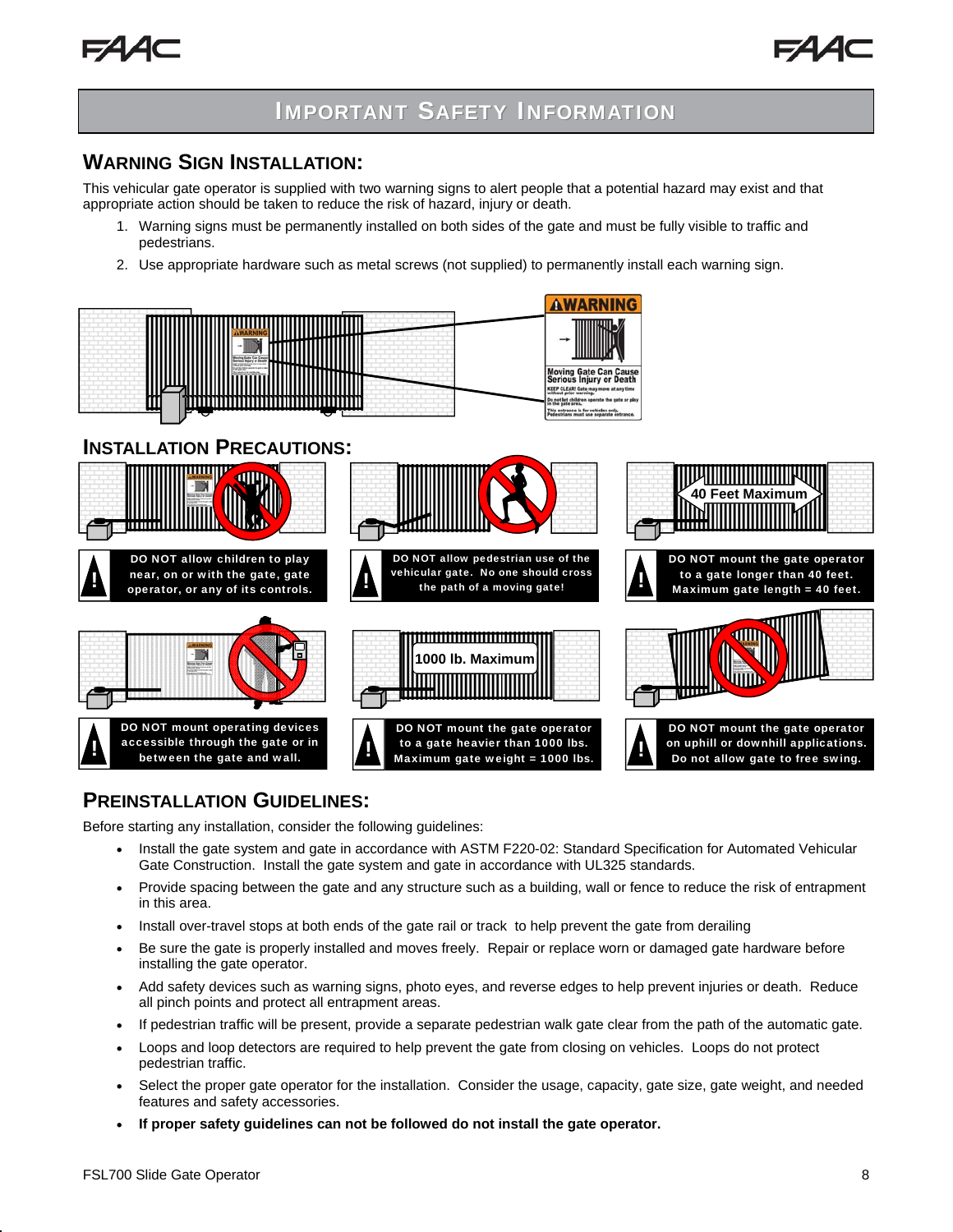## **TECHNICAL SPECIFICATION**

## **GATE OPERATOR SPECIFICATIONS:**

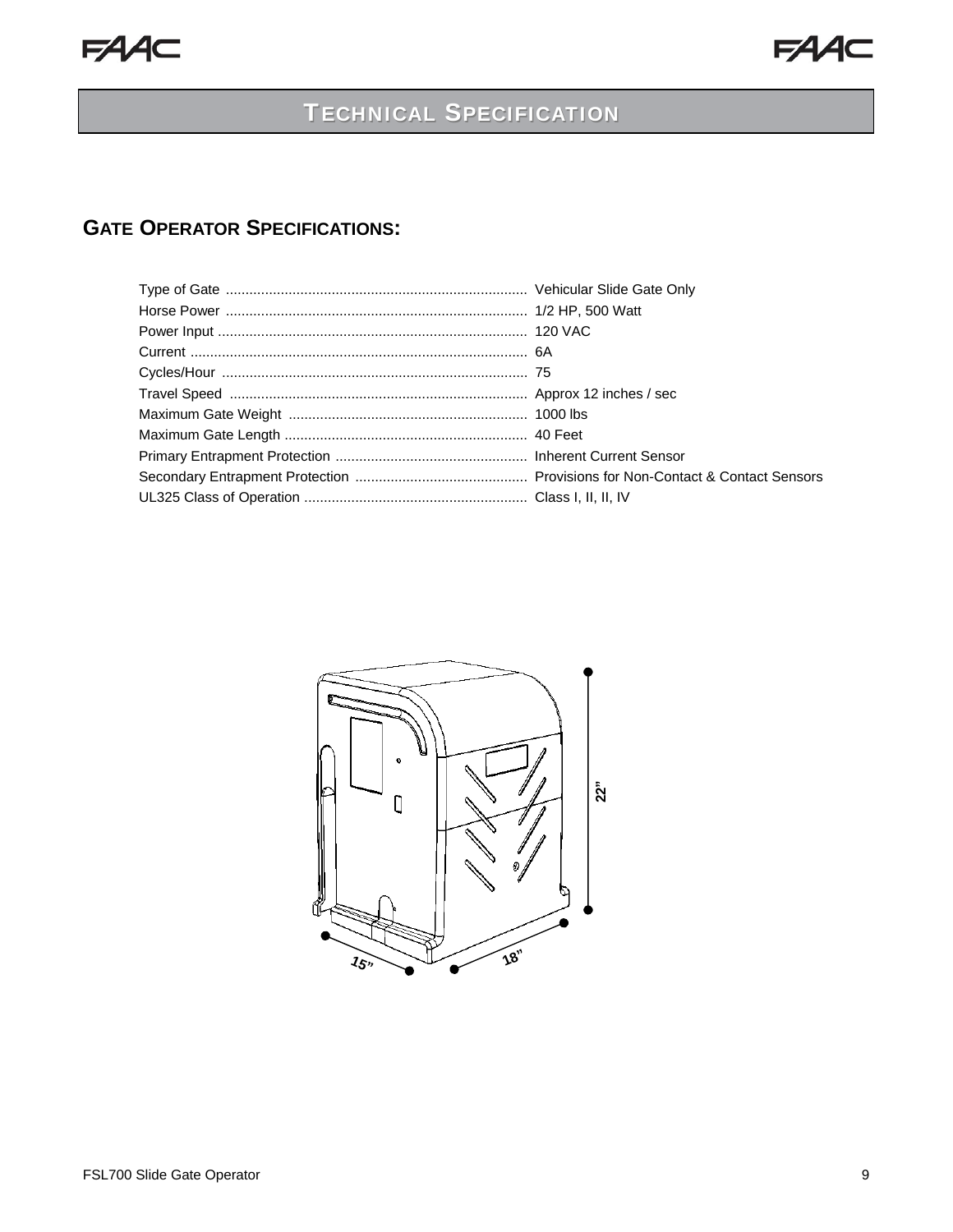### **GATE OPERATOR LOCATION:**

Select a location for the gate operator to be installed prior to pouring the concrete pad. There are two ways to mount a slide gate operator: the traditional front mount, or the rear mount method. Both methods have their advantages and will reliably open the gate.

![](_page_9_Figure_5.jpeg)

#### **FRONT MOUNT METHOD:**

The front mount method places the operator up front near the flow of traffic and uses a single chain across the length of the gate. The advantages and disadvantages include:

Advantages:

- Less chain is required for the application saving money and time.
- Does not require the use of an additional idler sprocket saving money and time.
- Less room is needed for the application and allowing the operator to be more accessible for service.

Disadvantages:

- The operator is up front near the flow of traffic allowing for a vehicle to damage the operator more easily.
- The chain runs across the length of the gate allowing visitors to see and possible tamper with it.

![](_page_9_Figure_15.jpeg)

#### **REAR MOUNT METHOD:**

A rear mount installation places the operator at the back of the gate and uses a double chain with an additional idler sprocket. The advantages and disadvantages include:

Advantages:

- The chain is attached to the rear of the gate and is not visible when the gate is closed.
- The operator is in the back away from the flow of traffic for added safety.
- The operator is in the back allowing more room for tight parking conditions.

Disadvantages:

- Twice as much chain is required for this type of application = added expense.
- The application requires the use of an additional idler sprocket = added expense.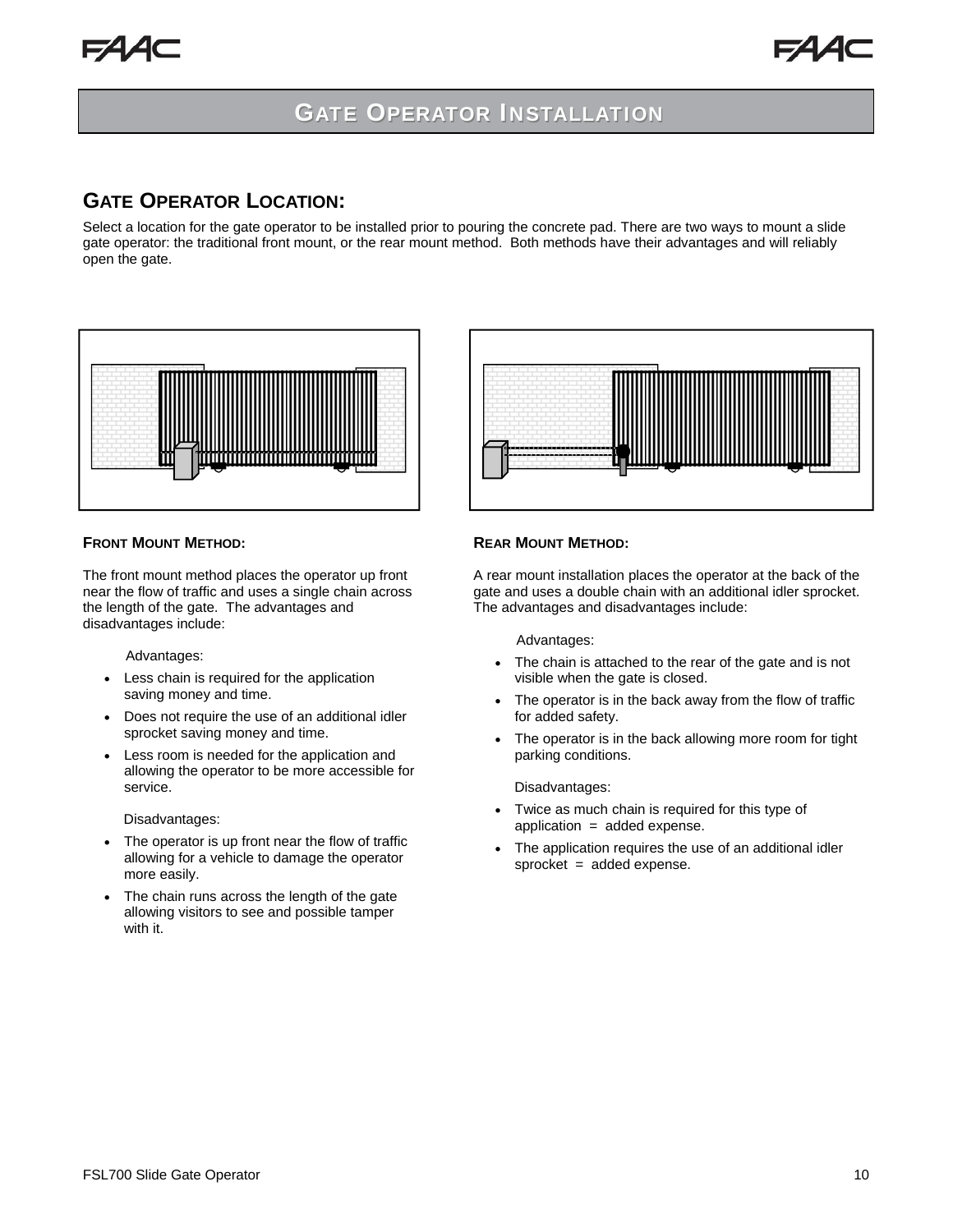### **CONCRETE PAD SIZE & LOCATION:**

The FSL700 vehicular gate operator is designed to be mounted on a concrete pad. Select a location for the gate operator to be installed. For pad location and size:

- 1. Determine the location for the operator to be installed. (Front Mount v. Rear Mount)
- 2. Follow all local building codes to determine the required depth of the concrete pad. The average concrete pad should be 24" wide x 24" long x 24" deep.
- 3. Extend the pad 4" above ground and 24" below ground.
- 4. When the exact location of the operator can be predetermined, all conduits may be located in the concrete pad terminating directly under the operator. Extend each conduit a minimum of 1" above the level of the concrete pad. See the Conduit Location diagram below. It is suggested to install a minimum of four (4) conduits: (1) High Voltage Conduit, (1) Low Voltage Conduit , (1) Loop Lead Wire Conduit, (1) Accessory Conduit.

![](_page_10_Figure_9.jpeg)

- 5. When the exact location of the operator can not be predetermined, bring all conduits up to one side and terminate in a Bell Box. Make connections to the operator using water-tight flex conduit.
- 6. Form the concrete pad as shown and pour concrete. Allow the concrete to cure for 48 hours before removing the forms and mounting the operator.
- 7. Do not place mounting bolts in the concrete while pouring. Bolts may drift in wet concrete making the operator location inaccurate.
- 8. NOTE: The path of the gate and gate track must be installed on concrete. The average gate track concrete should be a minimum of 10" wide x 12" deep the entire length of the gate track and travel. Failure to place the gate track on concrete can result in track movement and cause gate failure or derailment.

![](_page_10_Figure_14.jpeg)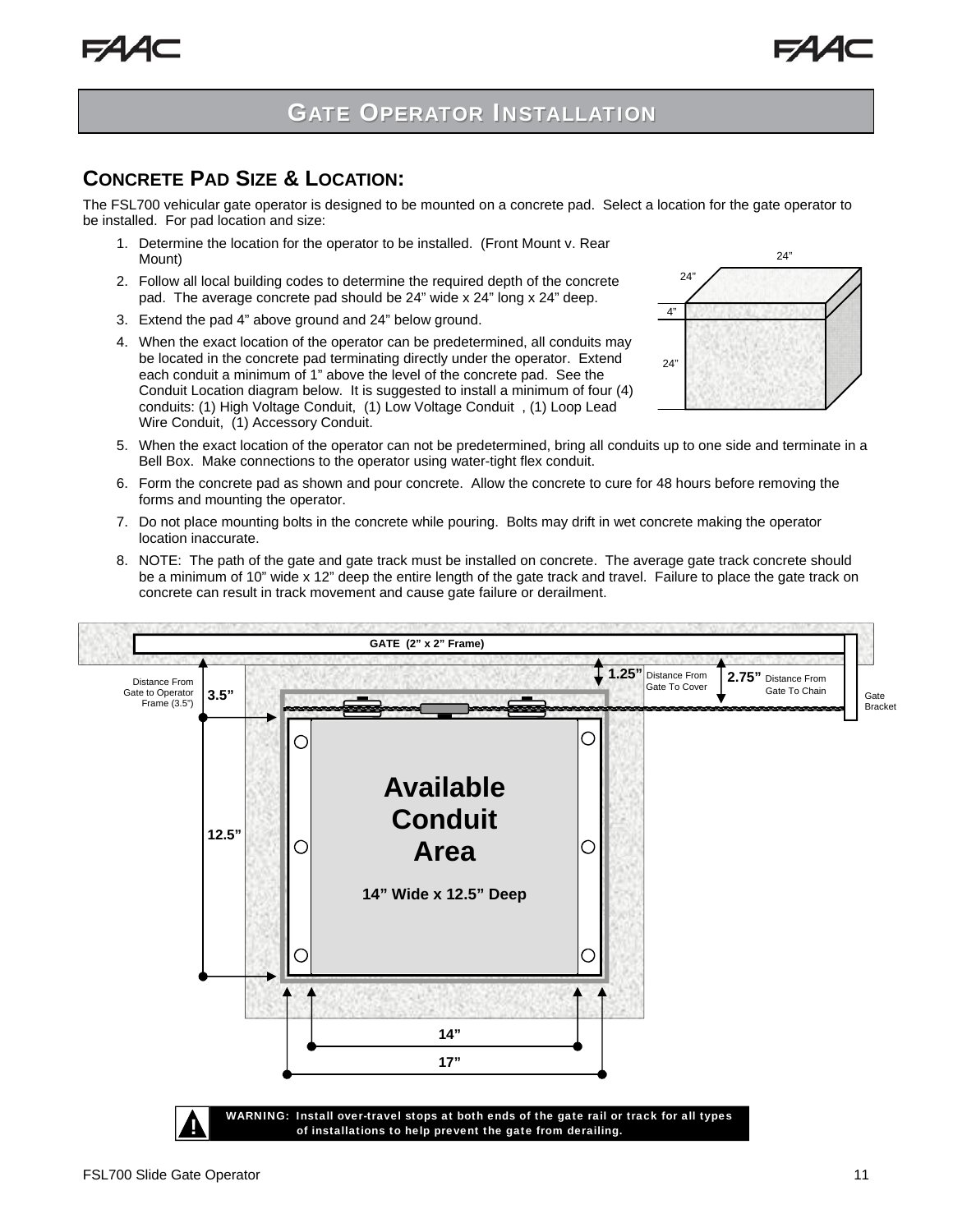### **GATE OPERATOR BOLT DOWN**

To align the operator to the gate and bolt it down:

- 1. Remove the gate operator cover and place the operator on the concrete pad. Position the operator with a distance of 3.5" from the gate to the back frame of the operator. IMPORTANT: Make sure the gate and operator are parallel and level with each other.
- 2. Mark the mounting holes and remove the operator. Drill the mounting holes to the required depth and diameter for the sleeve anchors being used. It is recommended to use 3/8" x 4" sleeve anchors. The use of sleeve anchors allows greater flexibility and makes the installation and alignment much easier.
- 3. Clean the mounting holes and install the sleeves. Position the operator over the anchors. Recheck to make sure the gate and operator are parallel and level with each other. Tighten the anchor bolts to securely hold the operator.

![](_page_11_Figure_8.jpeg)

![](_page_11_Figure_9.jpeg)

## **CHAIN CONNECTION - FRONT MOUNT**

Once the gate operator is securely bolted down, the chain may be attached. To attach the chain for a front mounted system:

- 1. Make sure the chain will be in a straight line and same height as the lower idler sprockets.
- 2. Weld the chain brackets to the end of each side of the gate and level with the lower idler sprockets. (Approximately 11")
- 3. Route the chain through the operator, over the first lower chain idler, under the chain sprocket, and over the second lower idler.
- 4. Connect the chain bolts to each end of the chain using the supplied master links. Connect the chain bolts to the chain brackets. Adjustments to the chain length should be made now.
- 5. Tighten the chain using the chain bolts so the chain does not sag more than one (1) inch per 10 feet of travel. Do not over tighten!

![](_page_11_Figure_17.jpeg)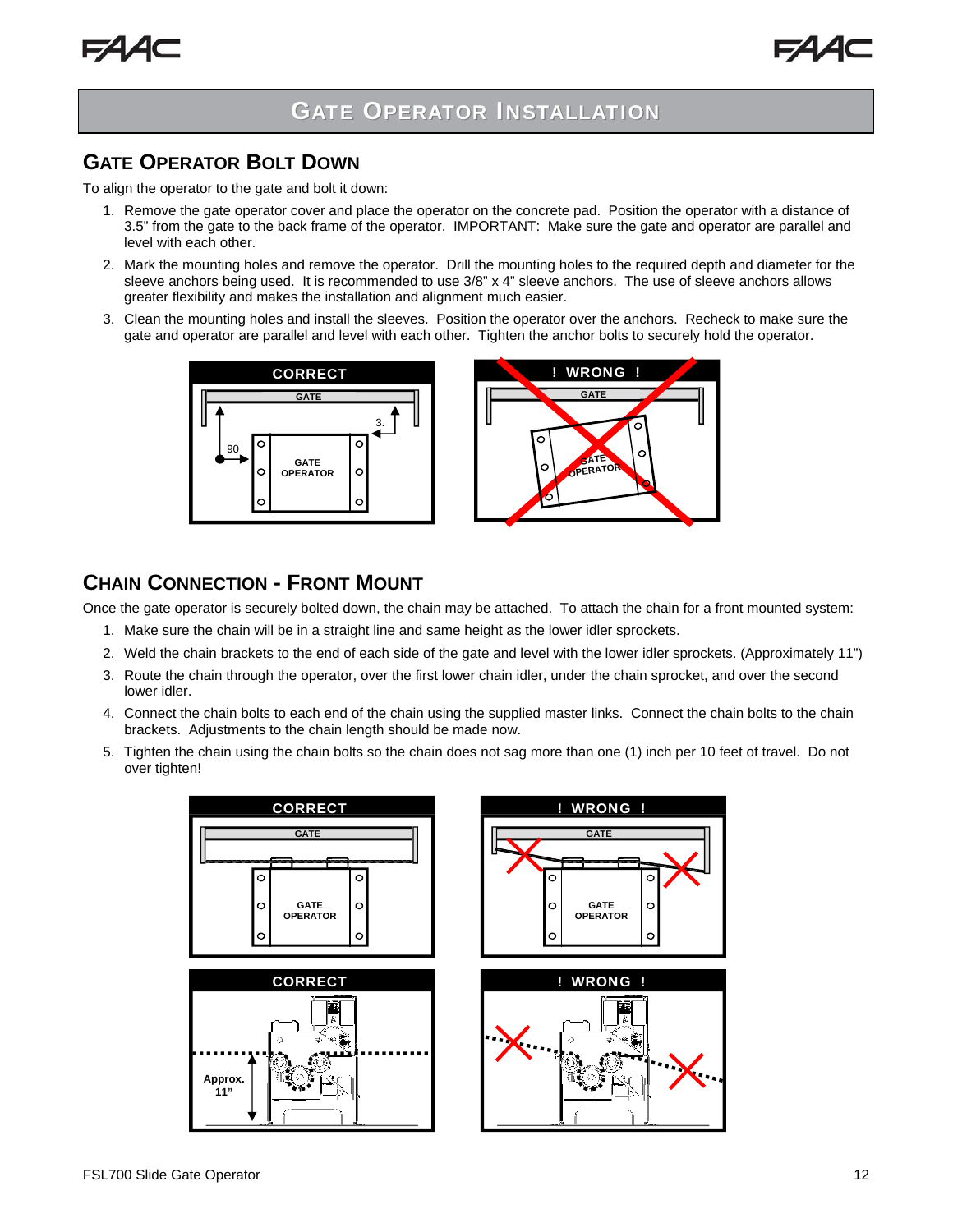### **CHAIN CONNECTION - REAR MOUNT**

Rear mount operators require the use of an endless idler assembly and twice as much chain. Approximately 1 foot of added opening space is needed. Once the gate operator is securely bolted down, the chain may be installed for a rear mount system.

- 1. Adjust the chain idler sprocket inside the gate operator for a rear mount application. Remove the lower idler on the unused side and move it to the upper idler hole on the chain side of the operator. Both chain idlers should be above/ below each other.
- 2. Increase the cover chain slot on the chain side of the operator. (Side toward the gate opening)
- 3. Close the gate and mount an endless idler assembly near the back of the gate. The chain must extend beyond the back of the gate. IMPORTANT: Only use an endless idler assembly with a safety guard to prevent pinch and entrapment points.
- 4. Adjust the height of the endless idler sprocket so the chain from the lower chain idler is level with the bottom of the endless idler. (Approximately 11") Make sure the chain will be in a straight line and same height as the lower idler sprocket.
- 5. Weld the bottom chain bracket to the end of the gate and level with the top of the endless idler sprocket. (Height depends upon the size of the endless idler sprocket)
- 6. Weld the top chain brackets to the end of the gate and level with the top of the upper idler sprocket. (Approximately 15")
- 7. Route the chain through the operator, over the upper chain idler, around and under the chain sprocket, and over the lower idler.
- 8. Route the lower chain under and around the endless idler assembly.
- 9. Connect the chain bolts to each end of the chain using the supplied master links. Connect the chain bolts to the chain brackets. Adjustments to the chain length should be made now.
- 10. Tighten the chain using the chain bolts so the chain does not sag more than one (1) inch per 10 feet of travel. Do not over tighten!

![](_page_12_Figure_15.jpeg)

WARNING: DO NOT INSTALL this product unless all safety standards are followed and<br>all entrapment and pinch points have been eliminated.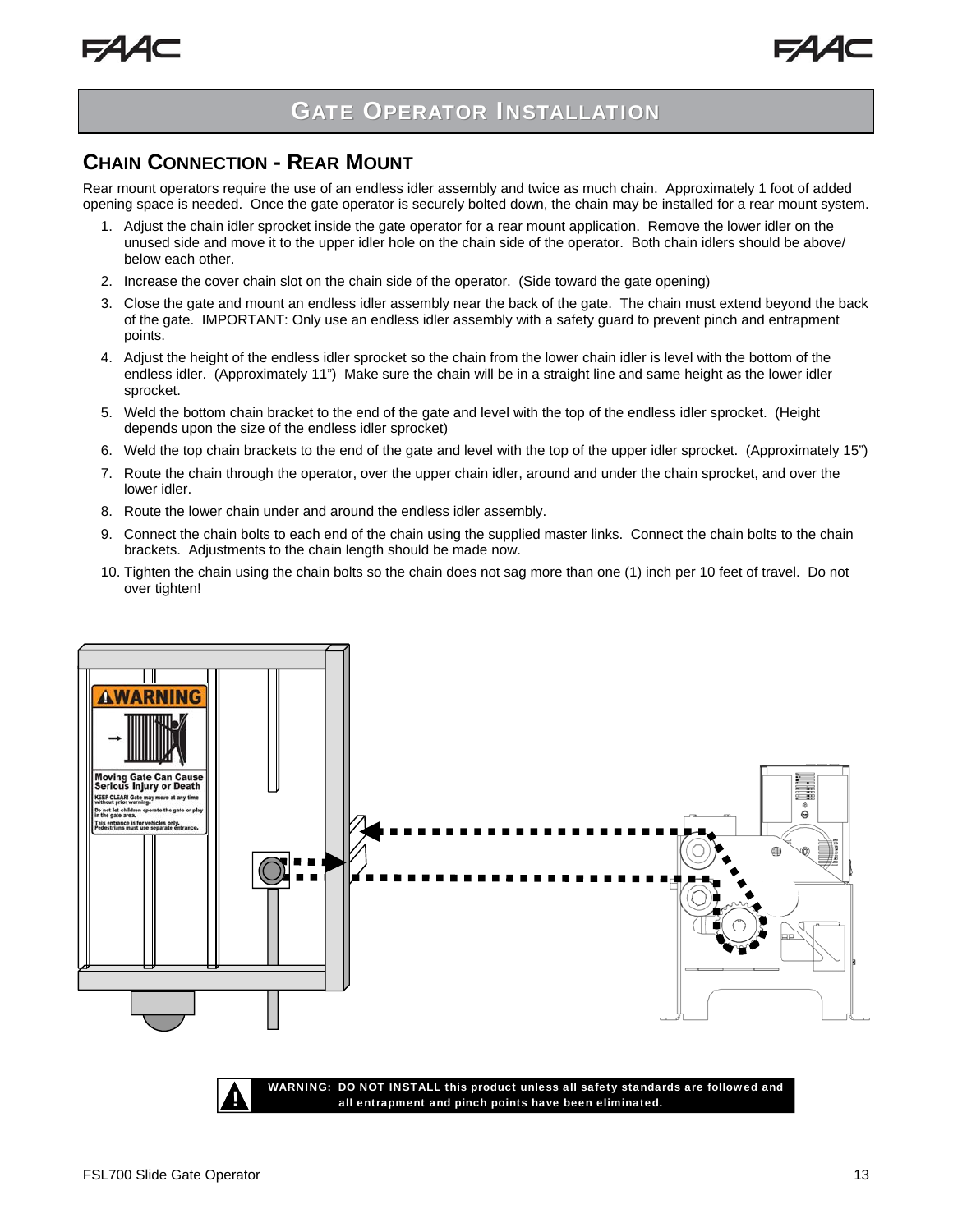![](_page_13_Picture_1.jpeg)

### **LIMIT SWITCH SETUP:**

The gate operator uses a limit switch assembly to adjust the distance of travel. These adjustments should be made before power is supplied to the operator. To adjust the distance of travel using the limits:

- 1. Turn power OFF! Use the power switch on the side to assure AC and Battery power are both OFF.
- 2. Manually move the gate fully to the right. Push the limit guide plate down and roll the top limit nut until it activates the top limit switch. The switch will click when activated.
- 3. Manually move the gate to the left. Push the limit guide plate down and roll the bottom limit nut until it activates the bottom limit switch. The switch will click when activated.
- 4. Release the limit guide plate and make sure it is engaged in the slots of each limit nut.
- 5. Readjust the limit nuts as necessary to fine tune the full-open and full-closed positions.

![](_page_13_Picture_10.jpeg)

### **GATE OPERATOR DIRECTION:**

The gate operator uses a DIP switch setting to determine the open and close direction. To set the Open/Close direction:

- 1. Turn power OFF! Use the power switch on the side to assure AC and Battery power are both OFF.
- 2. Standing inside the gate looking at the gate operator, determine if the gate opens to the LEFT or RIGHT.
- 3. If the gate opens to the LEFT, move DIP SWITCH 6 to the Left.
- 4. If the gate opens to the RIGHT, move DIP SWITCH 6 to the Right.

![](_page_13_Figure_17.jpeg)

![](_page_13_Figure_18.jpeg)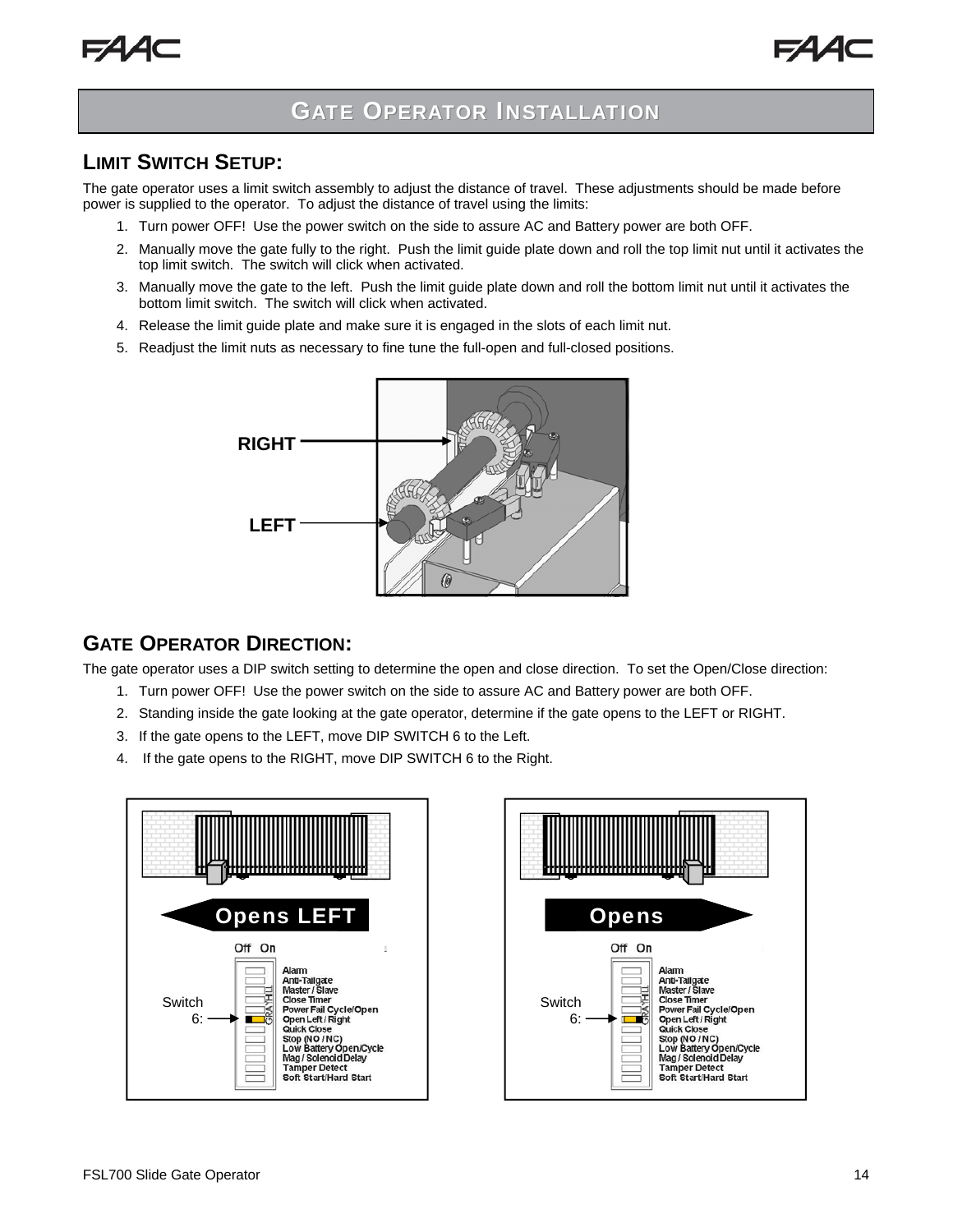![](_page_14_Picture_1.jpeg)

## **ELECTRICAL INSTALLATION**

### **POWER SWITCH LOCATION:**

The gate operator uses a built-in power switch to control power to the operator and controller. This switch should be turned OFF during installation and service. Failure to use this switch can result in unexpected gate movement. Please note:

- 1. The switch is located on the LEFT side of the control box.
- 2. DOWN position = OFF. UP position = ON.
- 3. This switch must be used to turn OFF AC and battery power. Only disconnecting AC power still allows battery power to the operator, controller, and accessories.
- 4. Turn OFF until the installation is complete.

### **AC POWER GUIDELINES:**

Under normal conditions, the gate operator will use a single phase AC power line to operate the gate, charge the batteries, and power gate accessories. Use the following guidelines when installing the AC power:

- 1. Check the local wiring codes in all cases and follow all local building codes. Wiring and hookup should be performed by a qualified electrician/installer only.
- 2. AC power should be supplied from a circuit breaker panel and must have its own dedicated circuit breaker. This supply must include a green ground conductor.
- 3. Only use U.L. approved 14 AWG or larger 600 Volt Insulated Wire. Use the following chart to determine the AC wire size. This information is for suggested use only - Check your local codes before installation.
- 4. Properly ground the gate operator to minimize or prevent damage from power surges and/or lightning. Use a grounding rod if necessary. A surge suppresser is recommended for additional protection.

| <b>Wire Size:</b> | 14 Gauge | 12 Gauge | 10 Gauge | 8 Gauge   | 4 Gauge   |
|-------------------|----------|----------|----------|-----------|-----------|
| Distance:         | 250 Feet | 400 Feet | 650 Feet | 1000 Feet | 2000 Feet |

## **AC POWER CONNECTION:**

To connect AC power to the gate operator:

- 1. Turn the circuit breaker for the AC gate operator power OFF before connecting the AC input wires.
- 2. Turn the Power Switch OFF located on the left side of the controller before connecting the AC input wires.
- 3. Connect the AC input wires to the AC terminal located on the bottom/center of the control box. See diagram below.
- 4. Batteries must be installed after the AC power is on. See Battery Power Connection.

![](_page_14_Figure_22.jpeg)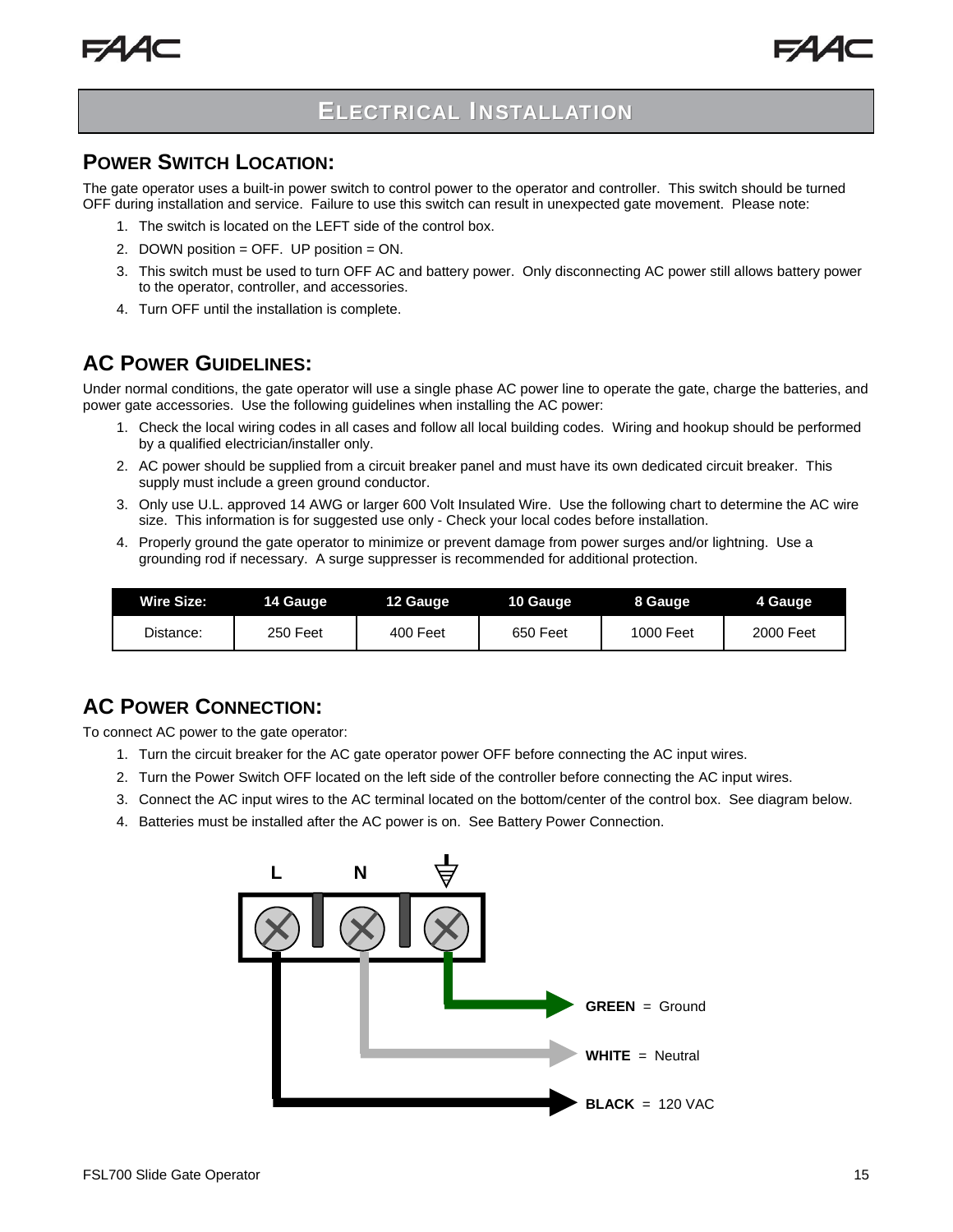## **ELECTRICAL INSTALLATION**

### **BATTERY POWER CONNECTION:**

If AC power is connected, the system does not need the batteries to function. However, the batteries must be connected for the Power Fail Battery Backup features to operate. When AC power is active, the batteries will charge until fully charged. Once the batteries have fully charged, the system will stop charging. Charging is automatic when AC power is available. The system should be prewired with the batteries. If not, to connect batteries to the system:

- 1. Connect the RED wire from the Battery + Terminal to the positive terminal of the first battery.
- 2. Connect the BLACK wire from the Battery Terminal to the negative terminal of the second battery.
- 3. Connect a jumper between the remaining terminals of each battery.

![](_page_15_Figure_8.jpeg)

### **ACCESSORY POWER:**

Two plug-in power plugs are located on the back of the controller. These plugs are for low voltage accessories and are separately fused. Low voltage, low current draw transformers may be plugged into these outlets for accessory power. DO NOT USE THESE POWER OUTLETS FOR INSTALLATION OR SERVICE TOOLS. Each plug supplies 110 VAC when AC power is active to the gate operator. If AC is not available, the power plugs will not supply power. Accessories requiring power during battery backup modes should use the 24 VDC located on the controller terminals.

Additional accessory power may be found on the controller terminals. The controller terminals supply 24 VDC for accessories. This power is available during AC and battery power modes. When AC power is active, accessories will be supplied 24 VDC without a power draw on the batteries. When the battery backup mode is active, accessories will be supplied 24 VDC from the batteries. If the battery power mode is used frequently, consider the current draw of the accessories. The lower the current draw, the longer the battery power supply will last. Additional 24 VDC for accessories may be found on the Radio Terminal, Edge/Photo Terminal, and External Loop Terminal. A connection between 24V DC+ and Common will supply power.

![](_page_15_Figure_12.jpeg)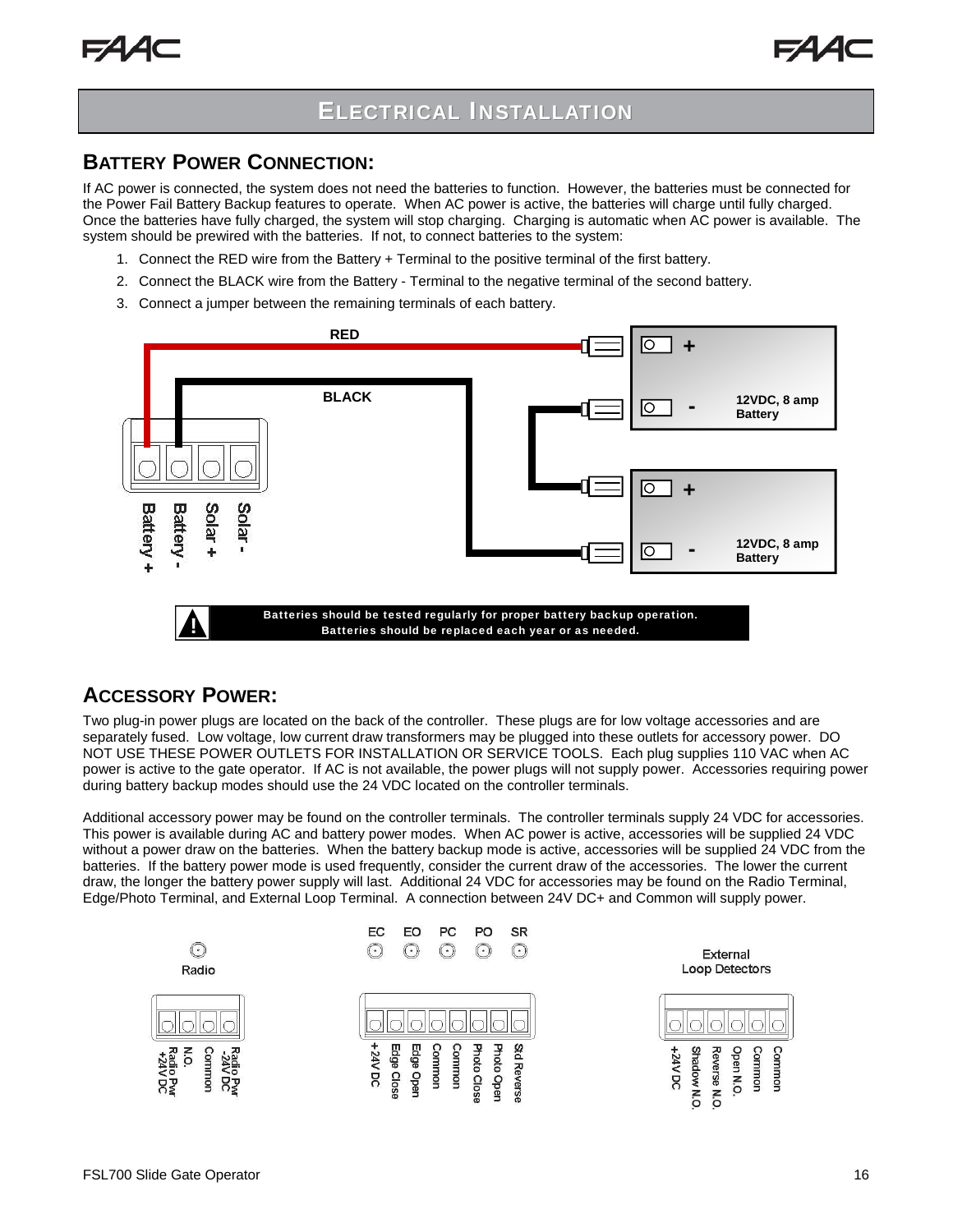## **ELECTRICAL INSTALLATION**

### **MASTER/SLAVE CONNECTION:**

The operator can be used in a Master-Slave configuration to control the two leafs of a bi-parting gate. That can be done with a wired or wireless connection. The wired connection should be the default choice if there is a way to bring a cable across the gate opening. If that's impractical you can use the wireless connection accessory WMS100 to establish the communication between Master and Slave. In the latter case you need to make sure there is no metal blocking the line of sight between the two operators, for example a metal gate with no openings.

To connect two operators together:

- 1. Determine which operator is the Master and which operator is the slave. **All external devices such as loop detectors and safety devices must be wired directly to the Master unit.** If one gate travels further than the other the gate that travels further must be the Master
- 2. Turn Slave Operator DIP Switch 3 to ON = SLAVE
- 3. Turn Master Operator DIP Switch 3 to OFF = MASTER
- 4. WIRED CONNECTION: in a separate conduit, run a 6-conductor cable (twisted pairs) between the Master operator and the Slave operator. Make the connections on the Master/Slave Terminal Block following the schematic below. (Recommended Wire: Outdoor Rated CAT 5 Cable. If shielded make sure the shield is connected on one side only) OR
- 4. WIRELESS CONNECTION: Plug one WMS100 board on the RJ45 connector on the top left of the Master control board and one on the Slave. Wire the 24V power to it from one of the accessory terminal blocks.
- 5. Power up the operators and verify that the SLAVE LEDs are blinking

![](_page_16_Figure_12.jpeg)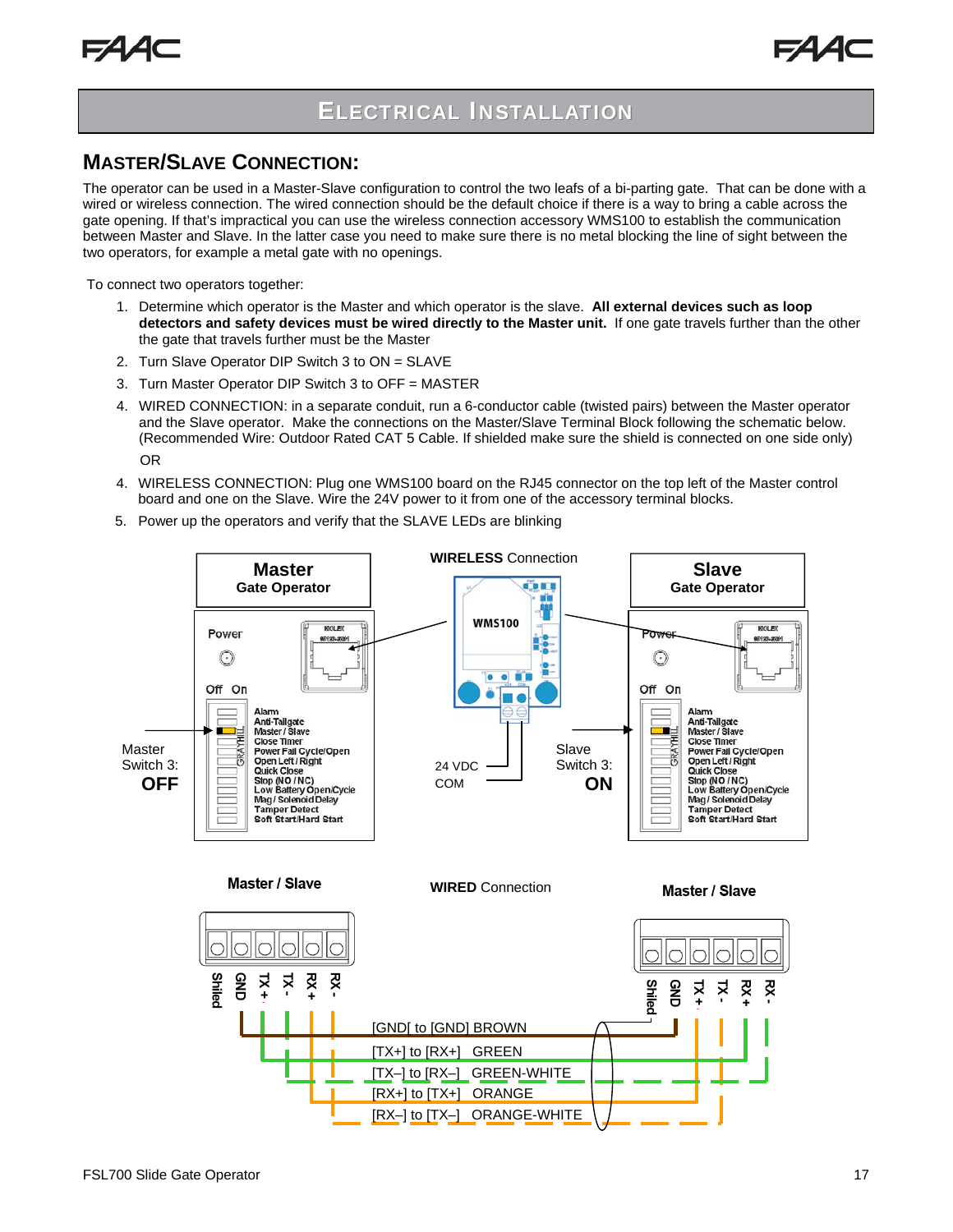![](_page_17_Picture_1.jpeg)

## **GATE OPERATOR ADJUSTMENTS**

### **REVERSE SENSITIVITY ADJUSTMENT:**

The gate operator is equipped with an inherent (Type A) entrapment sensing system. The sensor detects obstructions in both the open and close path of the gate. There is an OPEN SENSITIVITY Adjustment and a CLOSE SENSITIVITY Adjustment. To adjust the sensitivity:

- 1. Activate the gate to open.
- 2. While the gate is running open, slowly rotate the OPEN SENSITIVITY adjustment clockwise to INCREASE the sensitivity until the gate stops in mid-travel.
- 3. Gently rotate the OPEN SENSITIVITY adjustment counter-clockwise 1/8 turn to DECREASE the sensitivity.
- 4. Activate the gate to close.
- 5. While the gate is running closed, slowly rotate the CLOSE SENSITIVITY adjustment clockwise to INCREASE the sensitivity until the gate stops in mid-travel.
- 6. Gently rotate the CLOSE SENSITIVITY adjustment counter-clockwise 1/8 turn to DECREASE the sensitivity.
- 7. Operate the gate a few times to be sure it fully cycles without stopping.
- 8. Place an immobile object in the open path of the gate to stop the gate while in travel. The gate should stop and enter a Soft Shutdown upon striking the object.
- 9. Place an immobile object in the closed path of the gate to stop the gate while in travel. The gate should stop and enter a Soft Shutdown upon striking the object.
- 10. Repeat steps 2 6 until the correct sensitivity adjustment is found.

![](_page_17_Picture_15.jpeg)

For the Reverse Sensor to function correctly, the gate must be properly installed and work freely in both directions.<br> ! Repair or replace worn hardware. DO NOT use sensitivity to compensate for a gate in need of service.

### **REVERSE SENSITIVITY SHUTDOWN:**

Upon a first obstruction, the reverse sensor should:

- 1. Stop the gate and reverse it approximately two (2) inches.
- 2. Disable the Timer To Close Feature until the gate operator receives a new command = Soft Shutdown.
- 3. Any standard input can reactivate the gate and return it to normal operation.

Upon a second consecutive obstruction before the gate reaches either limit, the reverse sensor should:

- 1. Stop the gate.
- 2. Disable the gate operator = Hard Shut Down.
- 3. Sound the audio alarm for five (5) minutes or until the operator has been reset.
- 4. Only resetting the operator will reactivate the gate and return it to normal operation.
- 5. To reset the operator in a Hard Shut Down situation: Press the reset button on the left side of the controller or turn the power switch OFF and back ON.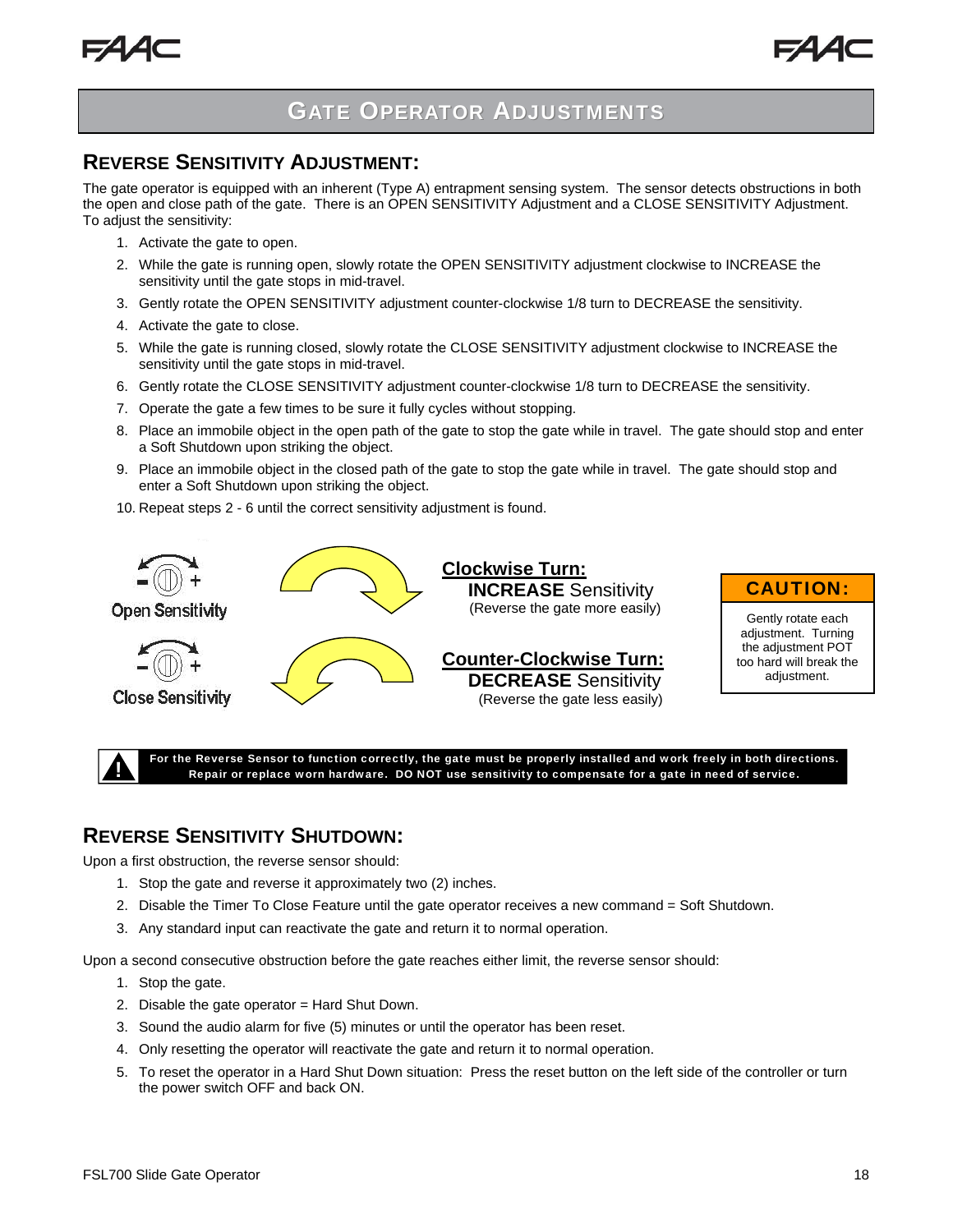## **GATE OPERATOR ADJUSTMENTS**

### **CLOSE TIME DELAY ADJUSTMENT:**

The gate operator is equipped with a built-in automatic timer to close feature. This feature should be set to the OFF position until proper safety and reverse devices have been installed. CAUTION: Turning on the Close Time Delay without proper safety and reverse devices can cause serious injury, death, and property damage. The Close Time Delay can be set to from 1 to 90 seconds. When active, the Close Time Delay will hold the gate open until the internal timer has timed out and then allows the gate to close. To turn OFF/ON and adjust the Close Time Delay:

- 1. To turn OFF the Close Time Delay, move DIP SWITCH 4 to the Left.
- 2. To turn ON the Close Time Delay, move DIP SWITCH 4 to the Right.
- 3. Turn power Off and back On to reset DIP Switch settings.
- 4. Rotate the TIME DELAY adjustment clockwise to INCREASE the delay.
- 5. Rotate the TIME DELAY adjustment counter-clockwise to DECREASE the delay.

![](_page_18_Picture_9.jpeg)

**Clockwise Turn: INCREASE** Time Delay (Holds gate open longer time)

## **Counter-Clockwise Turn: DECREASE** Time Delay

![](_page_18_Picture_12.jpeg)

CAUTION:

(Holds gate open shorter time) Gently rotate each adjustment. Turning the adjustment POT too hard will break the adjustment.

## **DIP SWITCH SETTINGS**

The DIP Switches located on the top right face of the controller are used to set several different functions. This list gives a brief description. The factory setting is in bold print. Please review each individual section in this manual for more detail.

| Switch         | Function                | Description                                                                                                                                                                                     |
|----------------|-------------------------|-------------------------------------------------------------------------------------------------------------------------------------------------------------------------------------------------|
| 1              | Alarm                   | <b>OFF:</b> Sounds the built-in alarm in shutdown applications only.<br>Beeps while gate is moving. Sounds the alarm in shutdown applications.<br>ON:                                           |
| 2              | Anti-Tailgate           | <b>OFF:</b> Gate opens and closes normal.<br>Uses loops to control vehicles individually.<br>ON:                                                                                                |
| 3              | Master / Slave          | <b>OFF:</b> Operator is set as a Master (Primary).<br>Operator is set as a Slave (Secondary).<br>ON:                                                                                            |
| 4              | <b>Close Timer</b>      | OFF: Time Delay Close feature is inactive. Command to open, command to close.<br>ON:<br>Time Delay Close feature is active. Gate opens, times out, closes.                                      |
| 5              | Power Fail Cycle / Open | <b>OFF:</b> During power failure, gate will cycle using BBU until batteries are too low to function.<br>ON:<br>During power failure, gate will open and remain open until AC power is restored. |
| 6              | Open Left / Right       | <b>OFF:</b> Opens the gate Left. (Standing inside looking out at operator)<br>Opens the gate Right. (Standing inside looking out at operator)<br>ON:                                            |
| $\overline{7}$ | Quick Close             | <b>OFF:</b> Gate opens and closes normal.<br>Gate opens until loops are cleared. Then close gate even if gate did not reach full open position.<br>ON:                                          |
| 8              | Stop (NO / NC)          | <b>OFF:</b> Allows a NO Stop Switch to be used.<br>ON: Allows a NC Stop Switch to be used. Stop Switch must be installed for this setting to be ON.                                             |
| 9              | <b>Battery Cycle</b>    | <b>OFF:</b> Cycles gate until batteries are too low and stops. Switch 5 must be OFF.<br>Cycles gate until batteries are too low and then opens gate. Switch 5 must be OFF.<br>ON:               |
| 10             | Mag / Solenoid Delay    | <b>OFF:</b> No delay - activates gate immediately<br>Delays 2 seconds before activating gate. Allows time for Maglock to discharge.<br>ON:                                                      |
| 11             | <b>Tamper Detect</b>    | <b>OFF:</b> Gate opens and closes normal.<br>If a closed gate is forced off limit, alarm sounds, motor stops open movement and closes gate.<br>ON:                                              |
| 12             | <b>Hard Start</b>       | <b>OFF:</b> Normal Soft Start, Soft Stop mode.<br>Operator starts with 40% motor power for more starting torque. Normal start = $5\%$ motor power.<br>ON:                                       |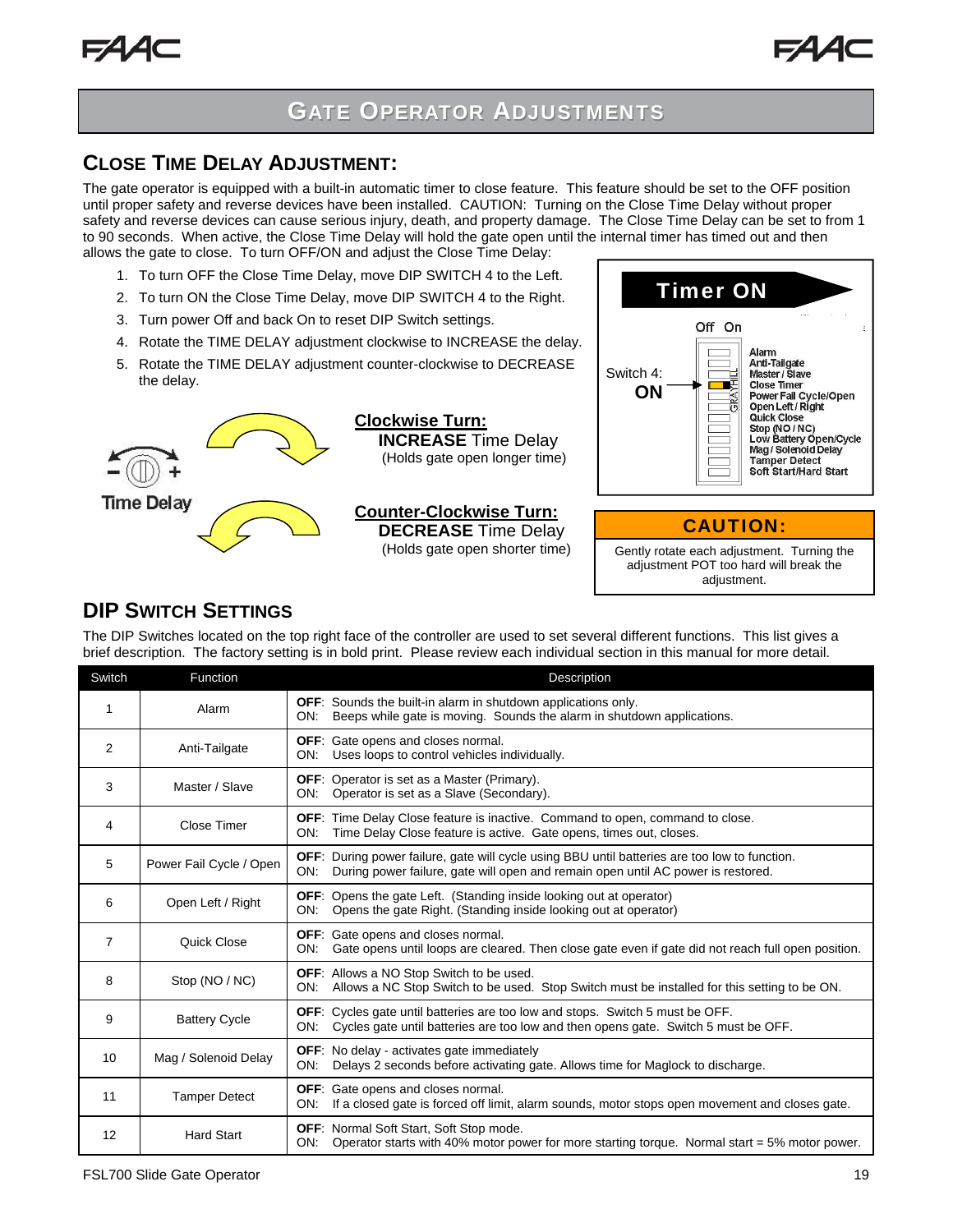![](_page_19_Picture_1.jpeg)

### **ACCESSORY WIRE OVERVIEW:**

![](_page_19_Figure_4.jpeg)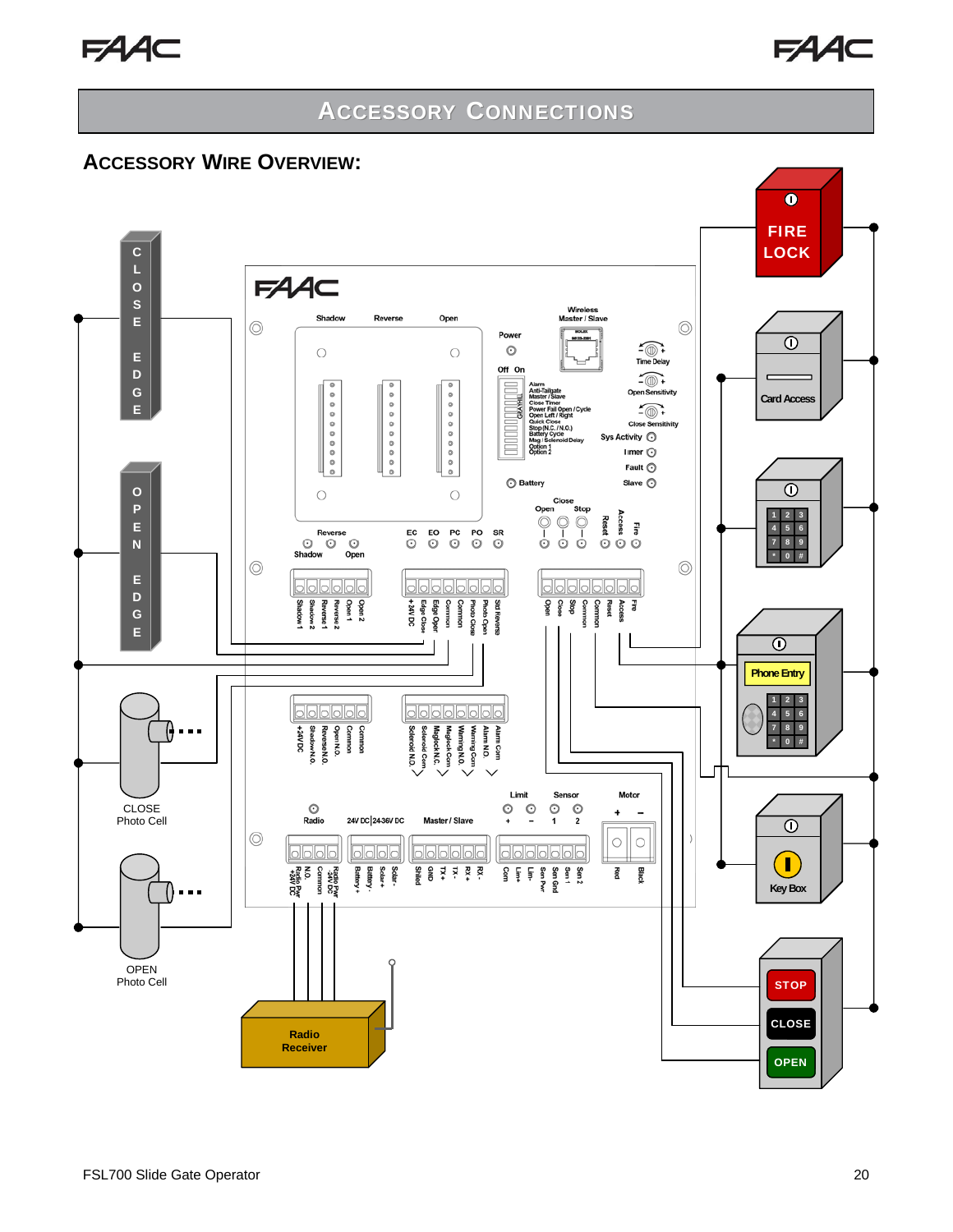### **EDGE SENSOR CONNECTIONS:**

The gate operator has a Close Edge Terminal and an Open Edge Terminal for added control of the Sensing Edge functions. The following chart describes the functions for a Close Edge Sensor and an Open Edge Sensor:

#### **Close Edge Input:**

- 1. Input is only active during close cycle.
- 2. An input during the close cycle will stop and reverse the gate to the full open position.
- 3. If an Open Edge Input is active before reaching the full open position, the gate will stop and enter a soft shutdown.
- 4. If the gate reaches the full open position and the Time Delay Close is ON, the gate will time out and close.
- 5. If the gate reaches the full open position and the time Delay Close is OFF, the gate will remain open until a close input is received.
- 6. If a second Close Edge Input is received while closing, the gate will stop and enter a soft shutdown.

#### **To connect a Sensing Edge:**

- 1. Refer to the "External Entrapment Prevention" section of this manual for guidelines and placement.
- 2. Connect Close Edge Sensors to EDGE CLOSE and COMMON.
- 3. Connect Open Edge Sensors to EDGE OPEN and COMMON.

![](_page_20_Figure_16.jpeg)

- 1. Input is only active during open cycle.
- 2. An input during open cycle will stop and reverse the gate to the full closed position and enter a soft shutdown.
- 3. NOTE: If the gate was initially activated by a time clock with a contact closure across the Access Input, this input will be ignored until another input (Open Loop, Reverse Loop, etc.) is received.
- 4. If a Close Edge input is active before reaching the full closed position, the gate will stop and enter a soft shutdown.

![](_page_20_Figure_21.jpeg)

#### **Edge Sensor Notes:**

- 1. One or more contact sensors shall be located where the risk of entrapment or obstruction exists, such the leading edge, trailing edge, and posts mounted inside and outside of the vehicular slide gate and motor.
- 2. Hardwired contact sensors shall be located and its wiring arranged so the communication between the sensor and the gate operator is not subject to any mechanical damage.
- 3. Wireless contact sensors such as ones that transmit radio frequency (RF) signals to the gate operator for entrapment prevention functions shall be located where the transmission of the signals are not obstructed or impeded by building structures, landscaping or similar obstructions. All wireless contact sensors shall function under the intended end-use conditions.
- 4. Wireless contact sensors should be checked on a regular basis. Batteries should be replaced on a regular basis.
- 5. Use only UL325 compliant devices and follow all installation guidelines set forth by the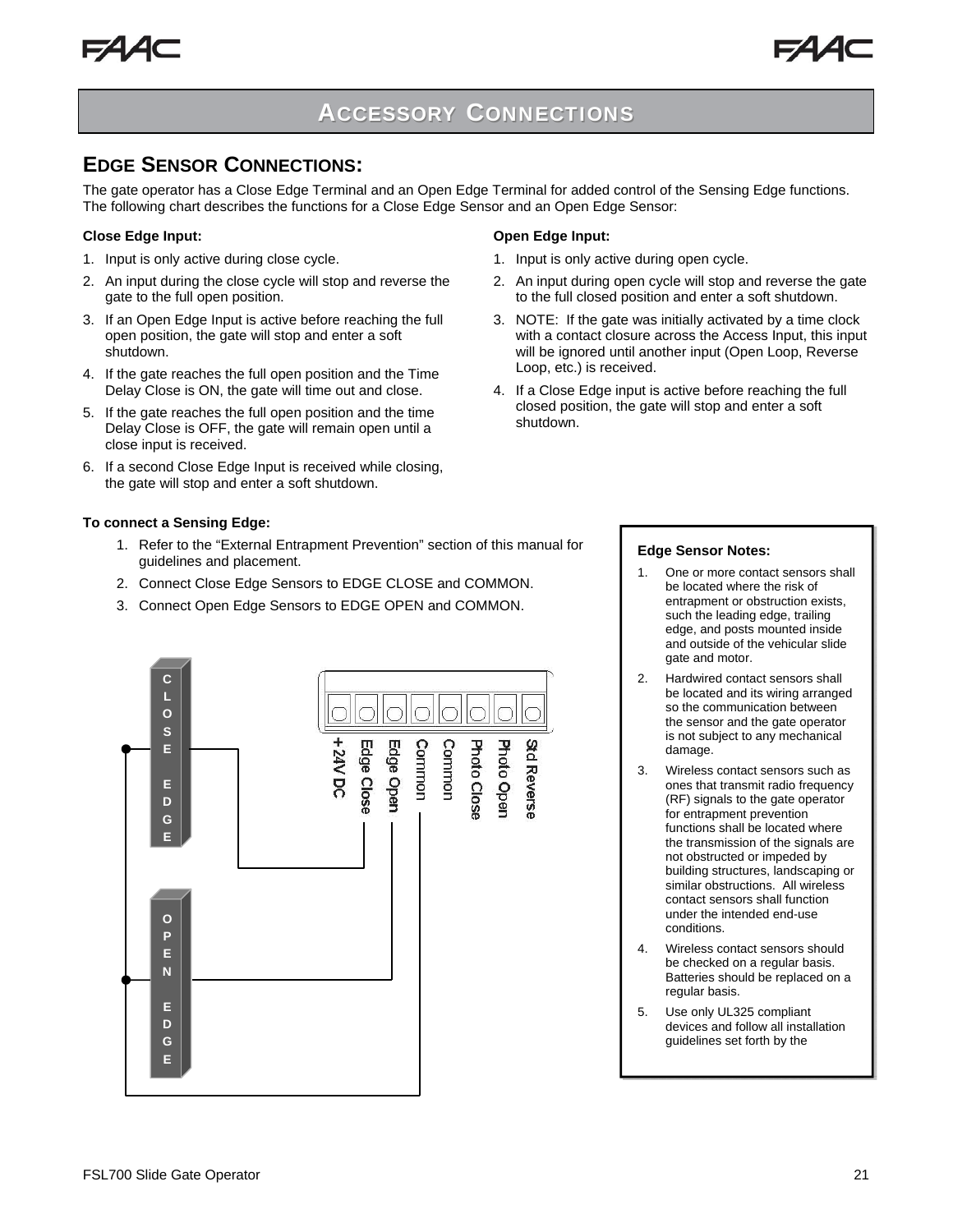![](_page_21_Picture_1.jpeg)

### **PHOTO SENSOR CONNECTIONS:**

The gate operator has a Photo Close Terminal and an Photo Open Terminal for added control of the Photo Sensor functions. The following chart describes the functions for a Photo Close Sensor and a Photo Open Sensor:

#### **Photo Close Input:**

- 1. Input is only active during close cycle.
- 2. An input during the close cycle will stop the gate.
- 3. The gate will remain stopped until the input is cleared.
- 4. When the Photo Close is cleared, the gate will continue to close.

#### **Photo Open Input:**

- 1. Input is only active during open cycle.
- 2. An input during open cycle will stop the gate.
- 3. The gate will remain stopped until the input is cleared.
- 4. When the Photo Open is cleared, the gate will continue to open.

#### **To connect a Photo Sensor:**

- 1. Refer to the "External Entrapment Prevention" section of this manual for guidelines and placement.
- 2. Connect the Photo Close Sensor to PHOTO CLOSE and COMMON.
- 3. Connect the Photo Open Sensor to PHOTO OPEN and COMMON.
- 4. For Photo Sensors that use 24VDC power, connect power to +24VCD and COMMON.

![](_page_21_Figure_20.jpeg)

#### **Photo Sensor Notes:**

- 1. Use care to reduce the risk of nuisance tripping, such as when a vehicle trips the sensor while the gate is still moving.
- 2. One or more non-contact sensors shall be located where a risk of entrapment or obstruction exists, such as the perimeter reachable by a moving gate or barrier. Use caution when installing noncontact sensors since some devices only cover a select area. For example, a photo beam will not cover the full height of a gate/fence area. Refer to the diagram below.
- 3. Use only UL325 compliant devices and follow all installation guidelines set forth by the manufacturer.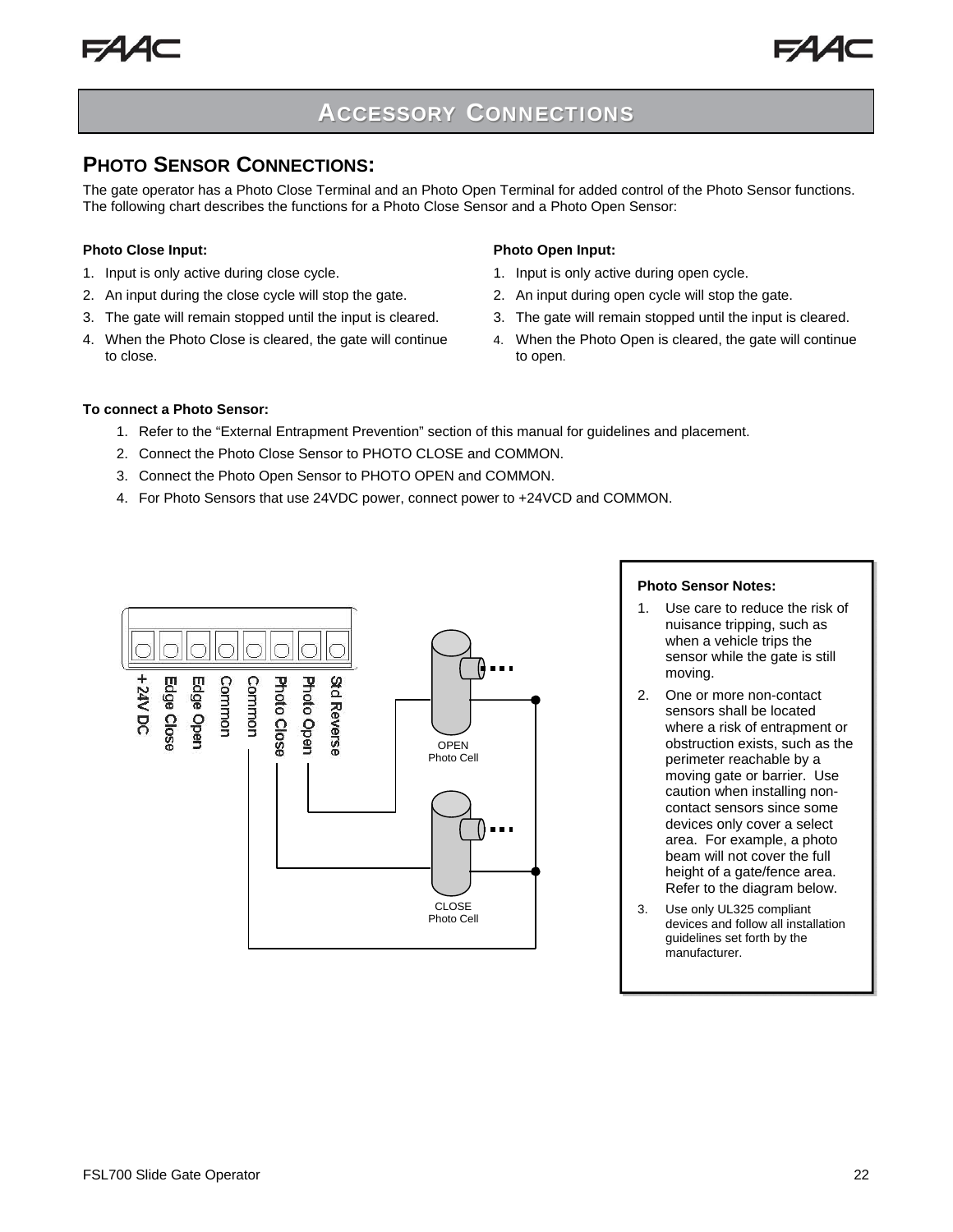![](_page_22_Picture_1.jpeg)

. . .

**Standard** REVERSE Device

## **ACCESSORY CONNECTIONS**

### **STANDARD REVERSE CONNECTIONS:**

The Standard Reverse Terminal is for applications when an external device may be used as a standard reverse. For example: Photo Sensors connected to this terminal will operate the same as a Reverse Loop. This connection should not be used for Safety Reverse Devices. Use Edge and Photo inputs for proper Safety connections.

#### **Standard Reverse Input:**

- 1. Input is inactive when gate is closed or in the open cycle.
- 2. When gate is open and Time Delay Close is ON, an input will reset the Time Delay Close.
- 3. When gate is open and Time Delay Close is OFF, an input will prevent the gate from closing.
- 4. When gate is closing, an input will reverse the gate.

#### **Connecting Standard Reverse Devices:**

- 1. Connect to STD REVERSE and COMMON
- 2. For Devices that use 24VDC power, connect power to +24VCD and COMMON

## **OPEN, CLOSE, STOP CONNECTIONS:**

The gate operator may use an external Open, Close, Stop (3-Button) to control the gate. The controller has built-in button controls above each terminal for setup and testing.

#### **Open, Close, Stop Input:**

- 1. OPEN: Allows external input to OPEN gate.
- 2. CLOSE: Allows external input to CLOSE gate.
- 3. STOP: Allows external input to STOP gate.

#### **Connecting Standard Reverse Devices:**

- 1. Connect Open Button to OPEN and COMMON.
- 2. Connect Close Button to CLOSE and COMMON.
- 3. Connect Stop Button to STOP and COMMON.

![](_page_22_Figure_23.jpeg)

### **EXTERNAL RESET CONNECTION:**

An external Reset Button may be connected to the Reset Terminal and used to reset the operator during Hard Shutdown situations. During a Hard Shutdown, the operator can only be reset through the reset input or reset button on the left side of the controller. The Reset Input can also be used during installation to reset the operator settings.

#### **Reset Input:**

- 1. Allows external input to reset gate operator during a Hard Shutdown.
- 2. Allows external input to reset operator settings during installation.

#### **Connecting External Reset Devices:**

1. Connect Reset Button to RESET and COMMON.

![](_page_22_Picture_31.jpeg)

![](_page_22_Figure_32.jpeg)

Edge Clos Edge Oper Common Common Photo Close Photo Open Std Reverse

+24V DC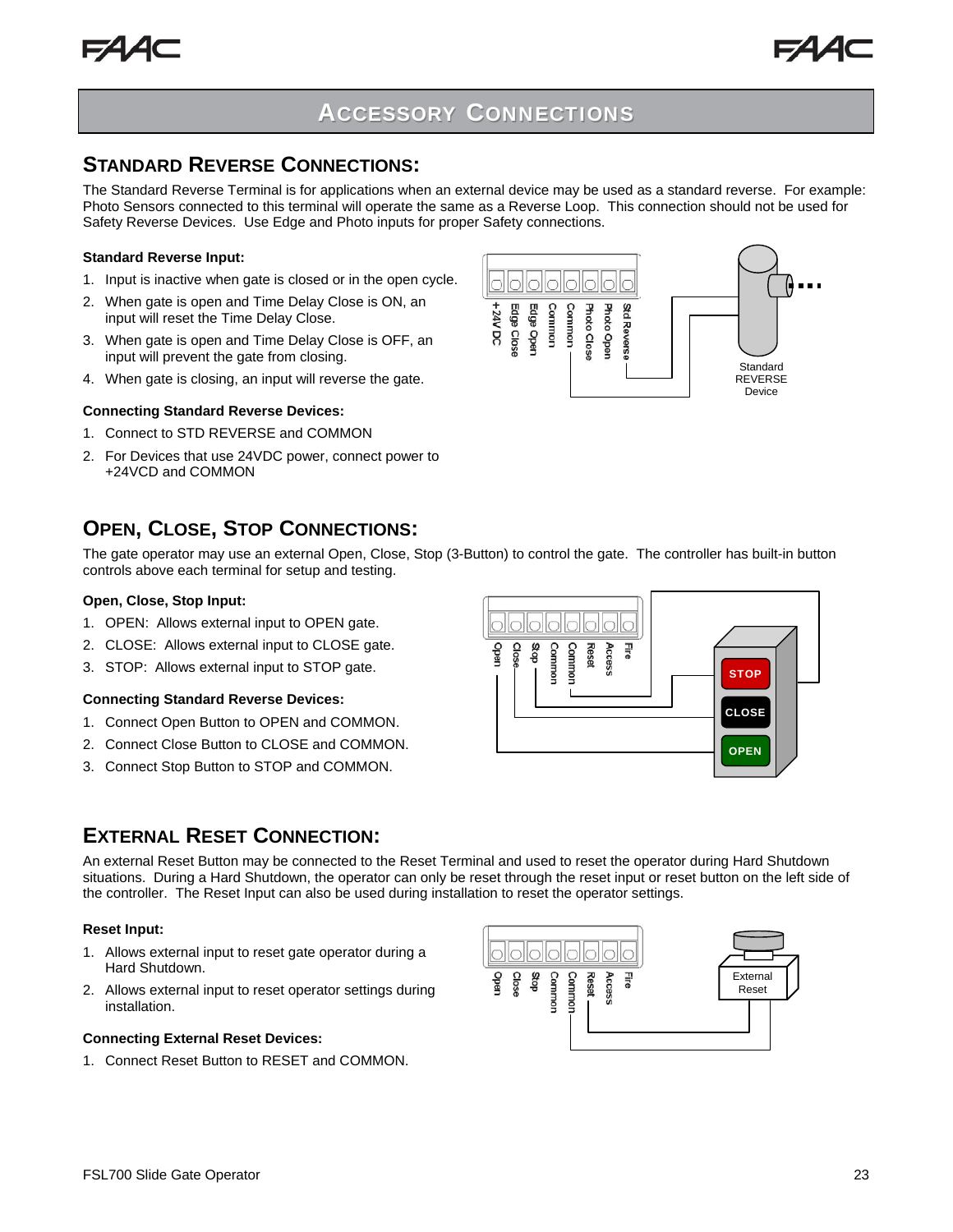![](_page_23_Picture_0.jpeg)

![](_page_23_Picture_1.jpeg)

### **ACCESS CONTROL CONNECTION:**

Access Control Devices such as Telephone Entry Systems, Digital Locks and Card Readers may be connected to the Access Input to control the gate operator. When an Access Device is active, the Access LED will light.

#### **Access Input:**

- 1. Allows external Access Control Devices to activate the gate.
- 2. If Close Time Delay is ON, gate will open and remain open until the access device relay is released. Then the gate will time out and close.
- 3. If Close Time Delay is OFF and the gate is in closed or open position, gate will travel in the opposite direction.
- 4. If Close Time Delay is OFF and the gate is in mid cycle, the gate will stop. The direction will not be changed until another valid input is made.

#### **Connecting Access Devices:**

- 1. Connect Access Control Device relays to ACCESS and COMMON. (Most devices use Normally Open & Common)
- 2. Only connect devices that are in line of sight to this input. If the access device is not in line of sight, connect it to the radio input.

![](_page_23_Figure_13.jpeg)

### **FIRE LOCK CONNECTION:**

Fire Lock Controls such as Knox Locks and Fire Boxes may be connected to the Fire Input to control the gate operator. When a Fire Lock Control is active, the Fire LED will light.

#### **Fire Input:**

- 1. Allows Fire Lock Controls to activate the gate.
- 2. This input knows the position of the gate and will only open the gate when activated.
- 3. If Close Time Delay is ON, gate will open and remain open until the fire control relay is released. Then the gate will time out and close.
- 4. If Close Time Delay is OFF and the gate is in closed position, gate will open and remain open until an external input of any sort closes the gate.
- 5. If Close Time Delay is OFF and gate is in open position, gate will remain open until an external input is made. This prevents the Fire Input from closing the gate if in the open position.

#### **Connecting Access Devices:**

1. Connect Fire Lock Control relays to FIRE and COMMON. (Most devices use Normally Closed & Common)

![](_page_23_Figure_24.jpeg)

**NOTE:** Consult your local Fire Department for proper building codes and Fire Lock requirements.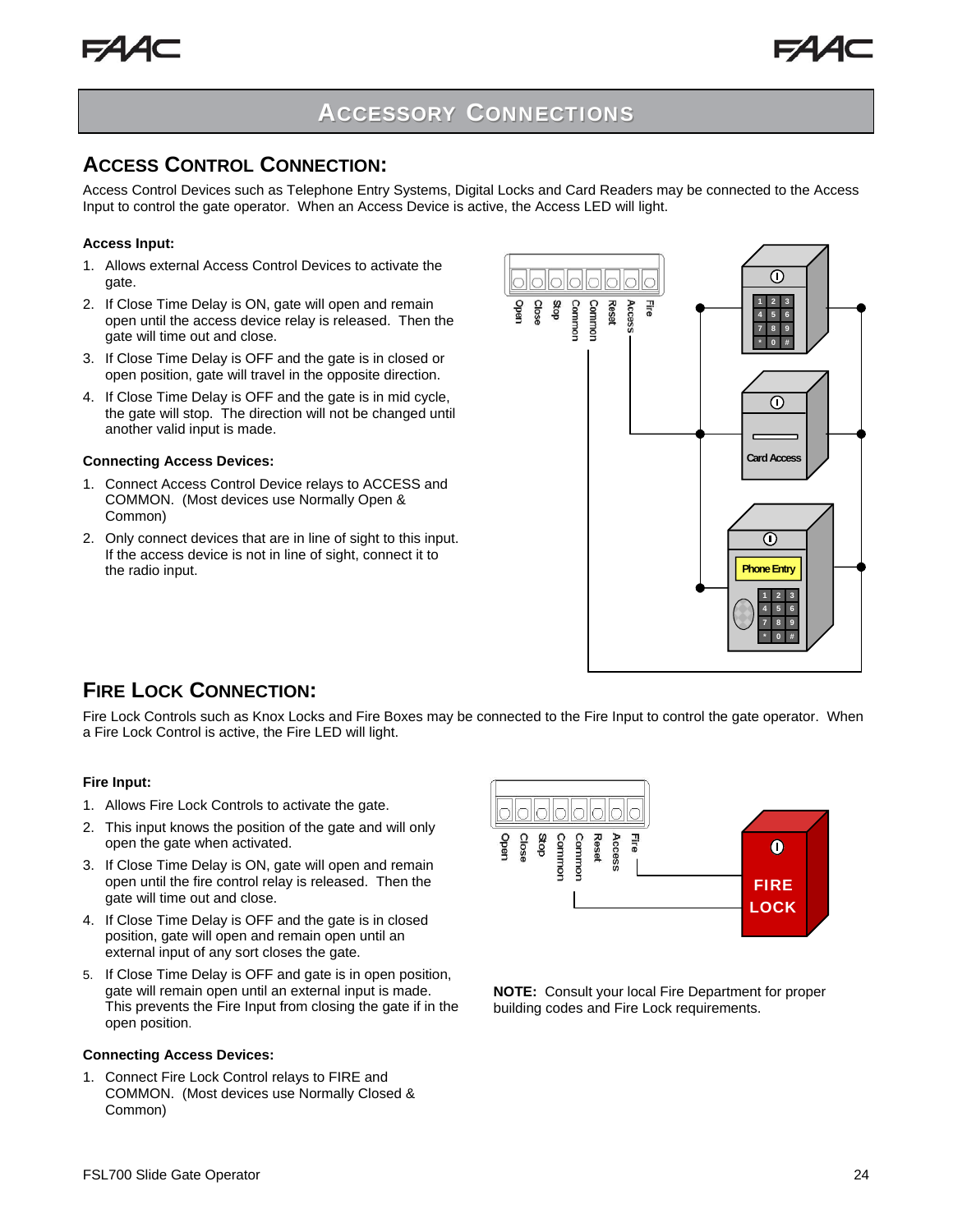![](_page_24_Picture_0.jpeg)

### **RADIO RECEIVER CONNECTIONS:**

Radio Controls may be connected to the Radio Inputs to control the gate operator. When a Radio Control is active, the Radio LED will light.

#### **Radio Input:**

- 1. Allows Radio Controls to activate the gate and provides 24VDC.
- 2. NOTE: Wireless Edge Sensor Receivers should be connected to the Edge Terminals. See page 19.

#### **Connecting Generic Radio Receivers:**

- 1. Connect Radio Relay to RADIO N.O. and RADIO COMMON.
- 2. If the Radio Receiver uses 24VDC, connect Radio Power to RADIO PWR +24VDC and RADIO PWR - 24VDC.

#### **Connecting FAAC XR2 Radio Receivers:**

- 1. Connect XR2 N.O. relay contacts to RADIO N.O. and RADIO COMMON.
- 2. Connect XR2 Power + to RADIO PWR +24VDC and XR2 Power - to RADIO PWR -24VDC.

![](_page_24_Figure_14.jpeg)

![](_page_24_Figure_15.jpeg)

### **MAGLOCK & SOLENOID LOCK CONNECTIONS:**

Magnetic and Solenoid Locks may be connected to the controller and utilize a 2 second delay on open to help dissipate magnetic current or solenoid power for smoother openings.

#### **MagLock & Solenoid Inputs:**

- 1. Allows Maglocks and Solenoid Locks to be connected to the gate operator with a 2 second delay to open.
- 2. Maglocks use a NC relay contact. Solenoid Locks use a NO contact. Power must be applied externally.

#### **Connecting Solenoid & Maglocks:**

- 1. Set Master and Slave DIP Switch 10 to ON.
- 2. Connect Solenoids to the external power supply and Solenoid Com and N.C. outputs following the schematic on the left.
- 3. Connect Maglocks to the external power supply and Maglock Com and N.C. outputs following the schematic on the left.

![](_page_24_Figure_25.jpeg)

![](_page_24_Figure_26.jpeg)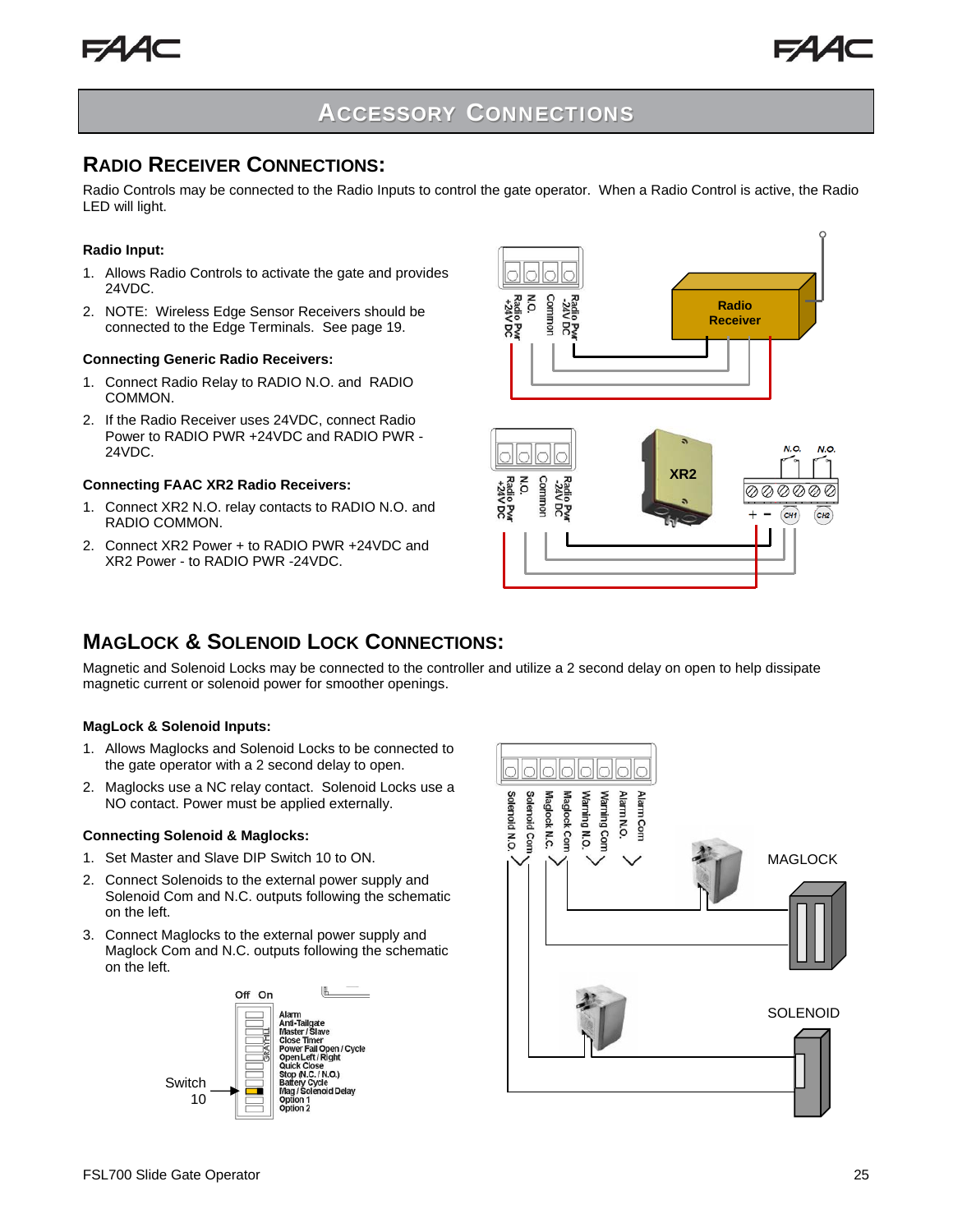### **ALARM & WARNING LIGHT CONNECTIONS:**

An external Alarm and/or external Warning Light may be connected to the gate operator. Devices connected to these terminals will be active during shutdown applications and while the gate is in motion both open and closed if desired.

#### **Alarm & Warning Inputs:**

- 1. Allows an external Alarm to be active during shutdown applications and also during gate motion if desired.
- 2. Allows external Warning Light to be active during gate motion.
- 3. These outputs are NO relay contacts. Power must be applied externally.

#### **Connecting External Alarm & Warning Light:**

- 1. Connect Warning Light to the external power supply and Warning Com and N.C. outputs following the schematic on the left.
- 2. Connect External Alarm to the external power supply and Alarm Com and N.C. outputs following the schematic on the left.
- 3. Set DIP Switch 1 to OFF for the Alarm to only sound in shutdown applications.
- 4. Set DIP Switch 1 to ON for the Alarm to beep while gate is moving and sound the alarm in shutdown situations.

![](_page_25_Figure_14.jpeg)

## **SOLAR PANEL CONNECTIONS:**

For applications where AC Power drops out on a regular basis, an optional Solar Panel may be installed to help keep the batteries charged.

**NOTE**: Solar and battery backup power are for limited operations and not intended for high traffic applications. Fully charged batteries can operate a gate from 5 - 100 times depending on the application. Heavy gates, on hills, with poor hardware are going to operate fewer times than light gates, level, with good hardware.)

#### **Solar Panel Inputs:**

- 1. Allows an optional Solar Panel to be connected to the system for added charging.
- 2. Output is limited to sunlight, gate application, battery size, and Solar Panel output. To increase capacity, increase the size of each Solar Panel.

#### **Connecting Solar Panels:**

- 1. Use one 20 Watt, 24VDC Solar Panel **OR** two 20 Watt, 12VDC Solar Panels together in series.
- 2. Connect the Solar Panel positive to SOLAR +
- 3. Connect the Solar Panel negative to SOLAR -

![](_page_25_Figure_25.jpeg)

![](_page_25_Picture_26.jpeg)

Batteries should be tested regularly for proper battery backup operation.<br> Batteries should be replaced each year or as needed.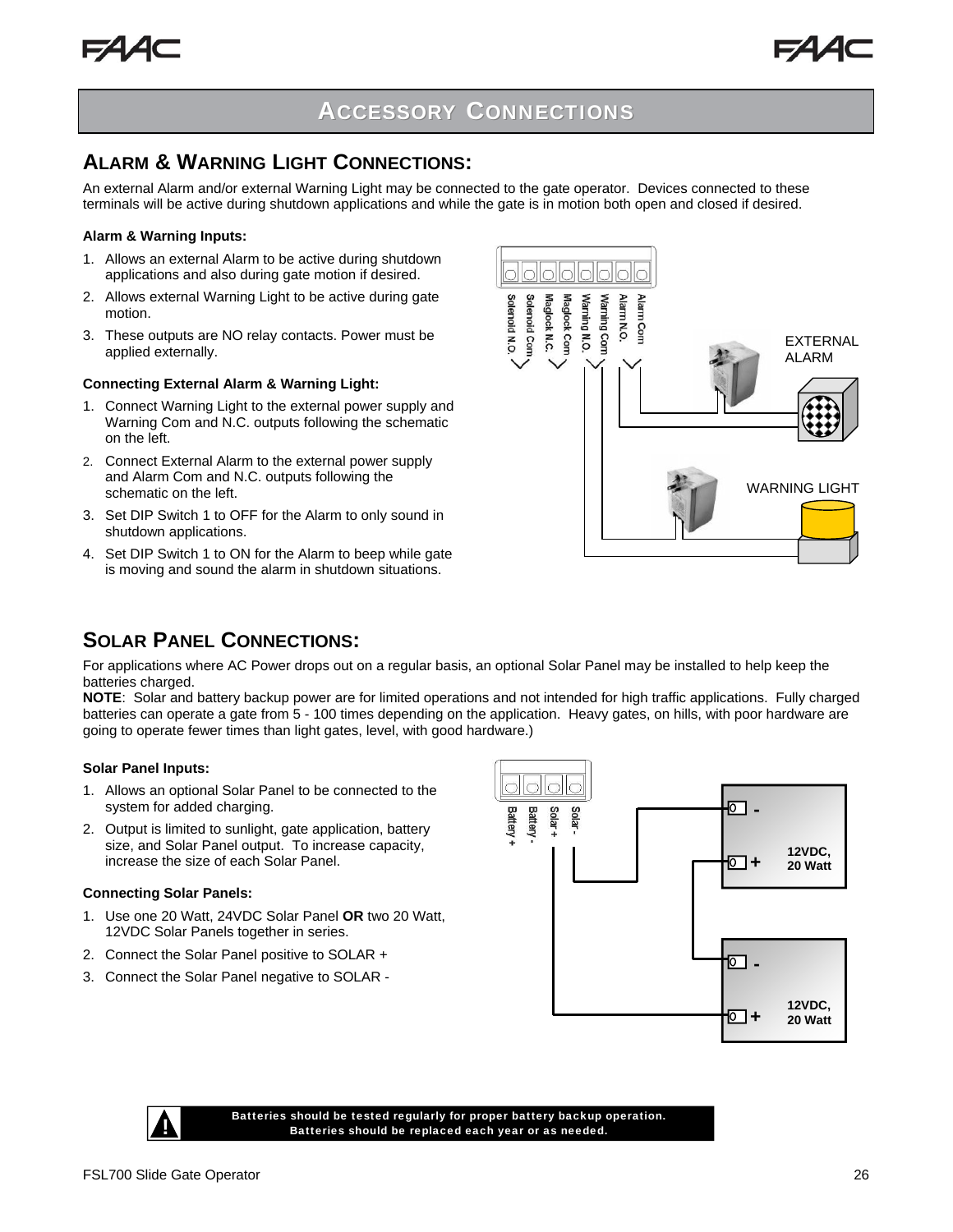## **LOOPS & LOOP DETECTORS**

### **BASIC LOOP LAYOUT:**

The following diagram shows a typical slide gate application for two-way traffic or exit traffic. For one-way entry traffic, the exit loop is not needed. (This diagram is a basic loop layout and does not show safety devices, pedestrian gate, fencing, etc. Refer to "**IMPORTANT SAFETY INFORMATION**" for gate details.)

![](_page_26_Figure_5.jpeg)

#### **LOOP INSTALLATION GUIDELINES:**

Proper loop installation is a critical aspect of any gate application. An improperly installed loop may operate intermittently causing false triggers, holding the gate open, or allowing the gate to close on traffic. The following guidelines should be followed when installing loops:

- 1. Determine proper location and size of each loop. Chalk out loops on the driveway:
	- Loops should be 4 5 feet back from the gate path. Loops any closer may be cause false activation when the gate passes by.
	- Determine the size of the loop. Make the loop large enough so a vehicle must pass over the loop. The average loop is 4' x 8'. Consider the detection height.
	- Determine the detection height. The typical sensing height is 2/3 of the shortest leg. (Example: a 4' x 8' loop typically has a detection height of 2 1/2 feet.) To increase the detection height, increase the loop size.
- 2. Cut loop slots in the driveway:
	- Loop slot should be 1 1/2" to 2" deep.
	- Loop slot should be 1/4" wide.
	- Cut diagonal corner slots to protect the wire insulation and keep the wire from changing directions quickly.
- 3. Install loop wire:
	- Recommended Wire: 14 AGW to 18 AGW Stranded XLPE.
	- Starting at the gate operator, install the loop wire into the lead and loop slots. Use one continuous run of wire for the loop.
	- Install the appropriate number of turns as determined by total loop square footage. (Use attached chart)
	- Twist lead wires at least 6 turns per foot from the loop to the loop input. (Hint: Pull the lead wires tight from the corner of the loop and twist using a power drill.)
	- Route the lead wires to the edge of the driveway and into rigid conduit under ground. Seal this joint to protect the wires.
	- Press the loop wire to the bottom of the loop slot. Use Backer Rod (foam rubber) to protect and keep the loop wires from rising when the sealant is poured.
	- Seal the loop slots with a sealant. Make sure the sealant is able to sink to the bottom of the loop slot and completely encase the loop wire. The wire should not move when the sealant has set.

![](_page_26_Figure_24.jpeg)

![](_page_26_Figure_25.jpeg)

| Loop Size<br>(Sq. Feet) | Number<br>Of Turns |
|-------------------------|--------------------|
| 6' to 12'               | 6                  |
| 13' to 20'              | 5                  |
| $21'$ to 60'            | 4                  |
| 61' to 240'             | 3                  |
| 241' & Up               | 2                  |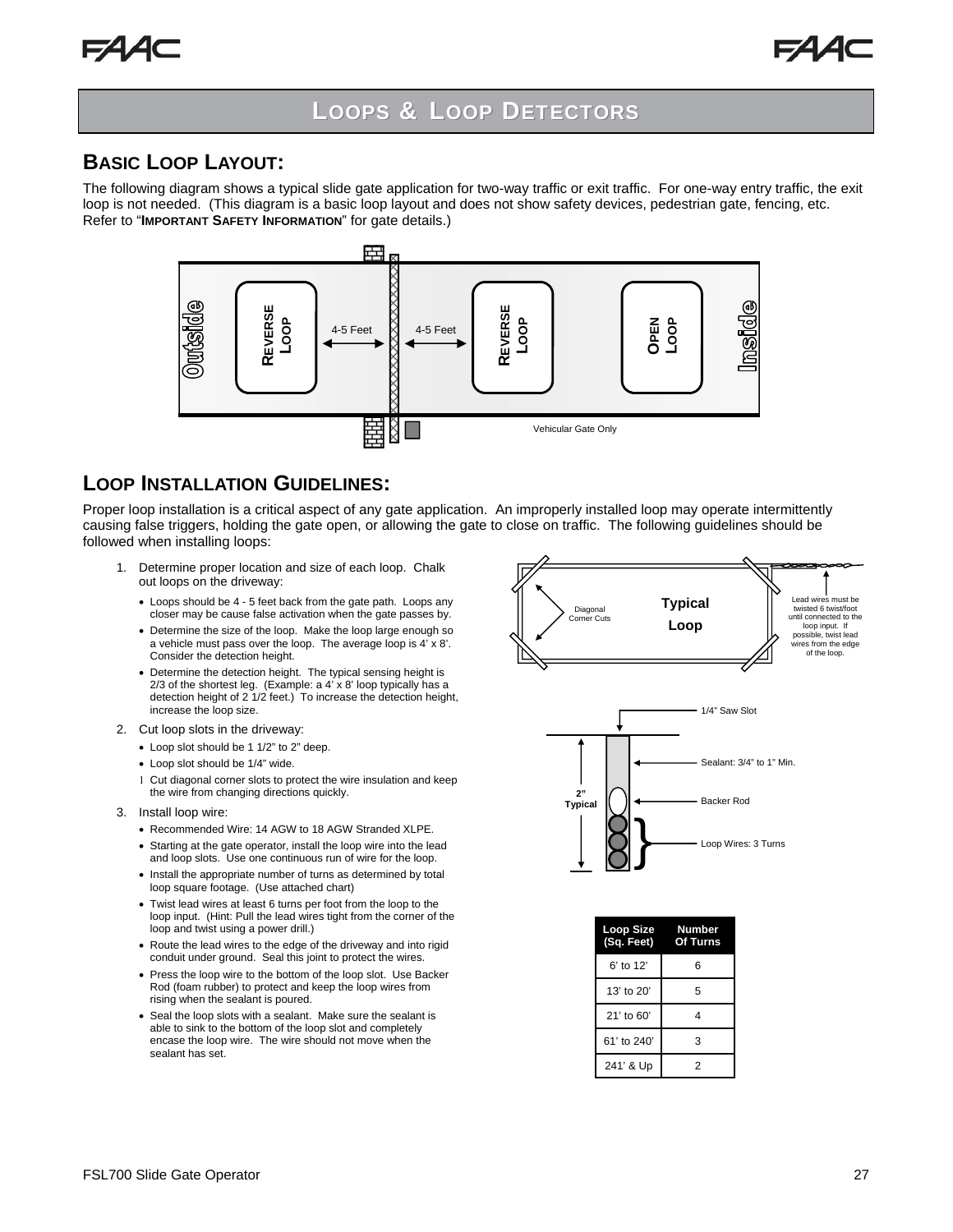## **PLUG-IN LOOP DETECTOR CONNECTIONS:**

The gate operator may utilize PLD1500 Plug-in Loop Detectors to simplify installation, save space and eliminate extra wiring. There are three plug-in terminals (Shadow, Reverse, Open) located on the gate controller. Detectors plugged into a specific socket will perform that function. To connect a PLD1500:

#### **Plug-In Loop Detector Inputs:**

- 1. Shadow Loop: Not used on FSL700.
- 2. Reverse Loop: Plug detector into center socket. Make sure detector is secure and snapped in.
- 3. Open Loop: Plug detector into left socket. Make sure detector is secure and snapped in.
- 4. Set different frequencies for each loop detector.
- 5. Follow the directions provided with the PLD1500 for more detailed settings.

#### **Ground Loop Wire Connections:**

 $0$ utside

1. Connect Reverse Loops wires to REVERSE 1 and 2. For fail safe operation connect reverse loops in series.

> **REVERSE LOOP**

2. Connect Open Loop wires to OPEN 1 and OPEN 2.

![](_page_27_Figure_13.jpeg)

## **EXTERNAL LOOP DETECTOR CONNECTIONS:**

The gate operator may utilize external Loop Detectors. Refer to the manufacturer's instructions for detailed wiring.

#### **External Loop Detector Inputs:**

- 1. 24VDC is available to power external loop detectors. Connect 24VDC detector power to +24VDC and COMMON.
- 2. Shadow Loop: Not used on FSL700.
- 3. Reverse Loop: Connect relay wires to REVERSE N.O. and COMMON.
- 4. Open Loop: Connect relay wires to OPEN N.O. and COMMON.
- 5. Set different frequencies for each loop detector.
- 6. Follow the directions provided by the external loop detector manufacturer for more detailed settings.

External **Loop Detectors** 

![](_page_27_Figure_24.jpeg)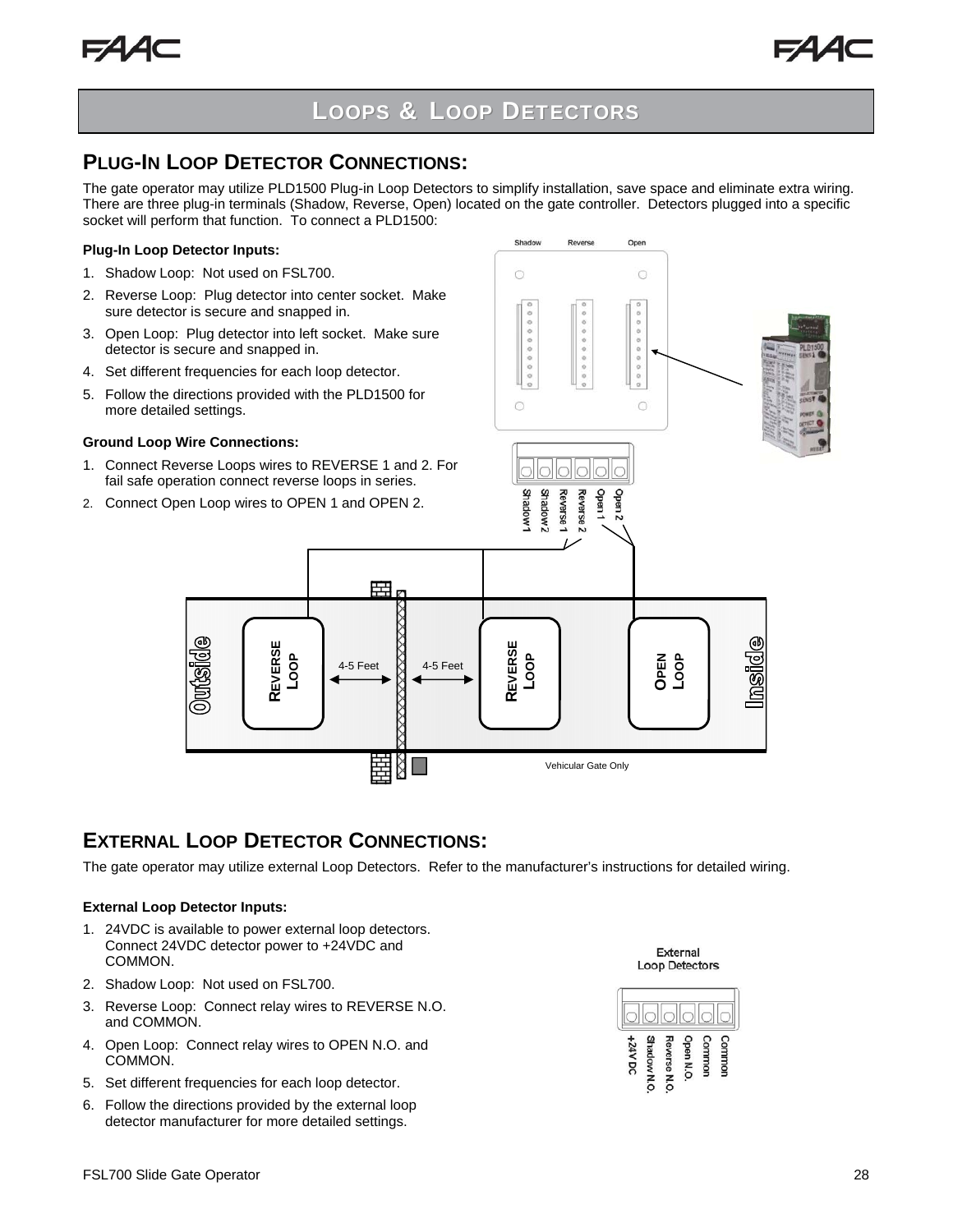## **TROUBLESHOOTING TIPS**

## **FAULT LIGHT COUNT:**

The gate operator control board has a Fault Light to help determine fault shutdowns. If the operator is not functioning properly, remove the cover and check the Fault Light for the operator Fault Status. Use the following chart to determine the Fault:

| <b>Number of</b><br><b>Blinks</b> | <b>Fault Description</b>                              | <b>Cause &amp; Action</b>                                                                                                                                                                                                                                                                                                                                                                                                                                                                                                                                                                                                                                                                                                                                                                                                                                                                                             |  |
|-----------------------------------|-------------------------------------------------------|-----------------------------------------------------------------------------------------------------------------------------------------------------------------------------------------------------------------------------------------------------------------------------------------------------------------------------------------------------------------------------------------------------------------------------------------------------------------------------------------------------------------------------------------------------------------------------------------------------------------------------------------------------------------------------------------------------------------------------------------------------------------------------------------------------------------------------------------------------------------------------------------------------------------------|--|
| 1                                 | Sensitivity/Current<br>Overload:<br><b>First Time</b> | Operator detected an unexpected current overload while moving. Usually caused<br>by the gate hitting an obstruction or tripping the sensitivity. This will put the<br>operator in a Soft Shutdown.<br>1. Make sure the sensitivity settings are set correctly. Too light of a setting will<br>cause the gate to stop and fault.<br>2. Make sure there are no external obstructions that are causing the gate to stop<br>and shutdown.                                                                                                                                                                                                                                                                                                                                                                                                                                                                                 |  |
| $\mathbf{2}$                      | Sensitivity/Current<br>Overload:<br>Second Time       | Operator detected an unexpected current overload while moving a second time.<br>Usually caused by the gate hitting an obstruction or tripping the sensitivity. This will<br>put the operator in a Hard Shutdown.<br>1. Make sure the sensitivity settings are set correctly. Too light of a setting will<br>cause the gate to stop and fault.<br>2. Make sure there are no external obstructions that are causing the gate to stop<br>and shutdown.                                                                                                                                                                                                                                                                                                                                                                                                                                                                   |  |
| 3                                 | <b>Run Time Fault</b>                                 | Operator has run longer than normal. Usually caused by a bad limit or wiring fault<br>Check the limit for normal operation.<br>1.<br>2.<br>Make sure the limit wires Connections are tight.                                                                                                                                                                                                                                                                                                                                                                                                                                                                                                                                                                                                                                                                                                                           |  |
| 4                                 | <b>Sensor Fault/Failure</b>                           | Motor Sensors have failed. Usually caused by a bad sensor or loose sensor wire.<br>1. Make sure the sensor wires are tight and well connected to the blue connector.<br>While the operator is stopped, wiggle the Limit/Sensor connector. If the limit or<br>sensor wires blink on and off, there is a loose connection.<br>2. Start the operator, watch Sensor 1 and Sensor 2 at startup. They should both<br>blink before turning solid. If only one blinks, then the non-blinking sensor is not<br>being seen.<br>3. Remove the motor from the gearbox. Both sensor lights should be on. Pass a<br>flat screw driver between Sensor 1 and Sensor 2 on the motor plate. The<br>Sensor LED on the control board should turn off and on as the screw driver<br>passed through it.<br>4. Make sure the sensor cup on the gearbox shaft is tight. A loose sensor cup will<br>slip and cause the sensors to miss counts. |  |
| 5                                 | <b>PCB Overheat Fault</b>                             | Operator PCB has become too hot and caused a fault.<br>1. Make sure the control board heat sink is secured to the side of the controller box<br>to help dissipate excess heat.<br>2. Determine if the operator has run excessively to cause an overheating problem.<br>3. Possibly a defective heat sensor on the control board. Have board repaired.                                                                                                                                                                                                                                                                                                                                                                                                                                                                                                                                                                 |  |
| 6                                 | <b>Master Slave Fault</b>                             | Master Slave communication has failed. Usually caused by a loose Master Slave<br>wire or connector. A very strong lightning strike can sometimes cause damage to<br>the master slave circuit on the control board.<br>1. Make sure the master slave wires are connected correctly and tight.<br>2. Unplug the master slave wire and set both operators as Masters. Test each<br>operator independently to make sure there are no other problems or faults. After<br>determining each operator runs by itself, reset the master slave settings and<br>connect the master slave wire. If the problem continues, recheck wire and wire<br>connections.<br>3. Run a new CAT5 wire on top of the driveway to test the master slave<br>communication. This will determine if the underground wire is good or bad.<br>4. Possible damage to the control board master slave components. Have boards<br>repaired.              |  |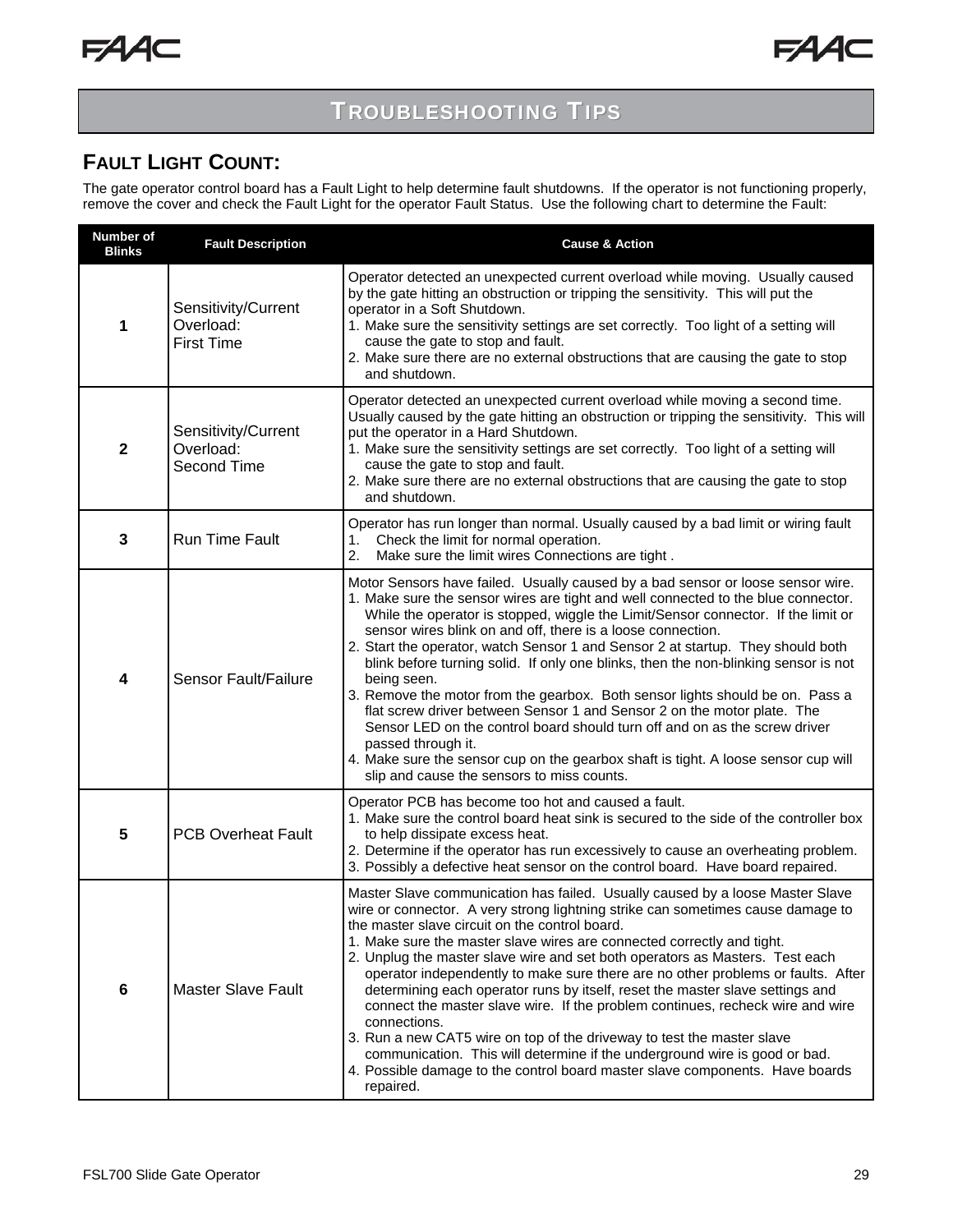## SPARE PARTS

![](_page_29_Picture_3.jpeg)

| <b>Num</b> | FAAC p/n            | <b>Description</b>                               |
|------------|---------------------|--------------------------------------------------|
|            | GC3101              | Controller PCB with heat sink                    |
| 2          | GC3100              | Controller PCB, heat sink and faceplate assembly |
| 3          | GC3000              | Controller Assembly (No PCB, faceplate)          |
| 4          | MOTOR-0500-24       | Motor - 500W, 24VDC                              |
| 5          | SL-0020             | Gearbox 15:1                                     |
| 6          | SL <sub>1000+</sub> | Limit stand assembly with switches               |
| 7          | 3540                | Battery (single)                                 |
| 8          | SL-1001             | Chain idler assembly                             |
| 9          | SL-0002             | Chain sprocket                                   |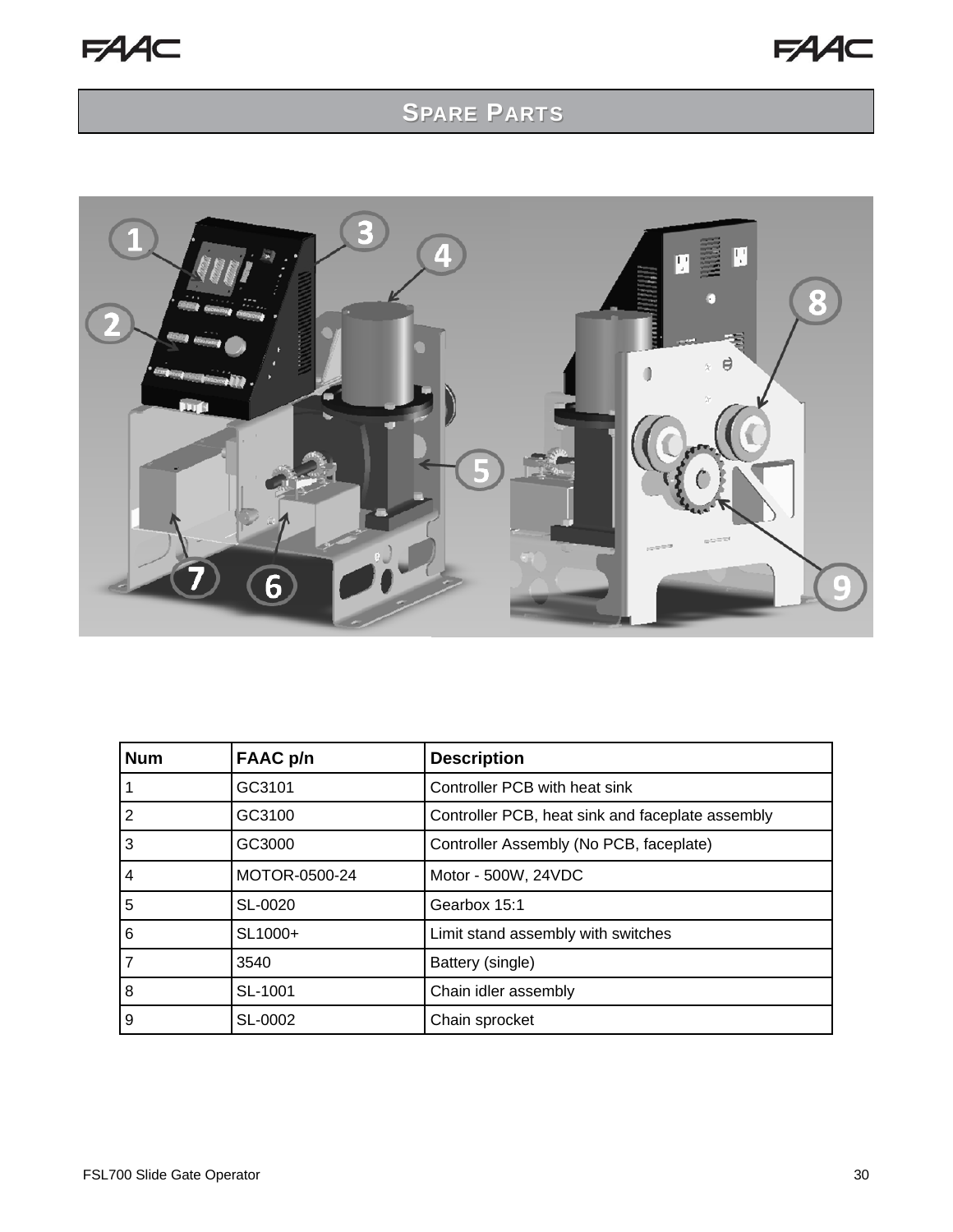![](_page_30_Picture_1.jpeg)

## SPARE PARTS

![](_page_30_Picture_3.jpeg)

![](_page_30_Figure_4.jpeg)

| <b>Num</b> | <b>FAAC</b> p/n   | <b>Description</b>                |
|------------|-------------------|-----------------------------------|
| 10         | SL-0008           | Limit nut guide                   |
| 11         | SWITCH-0100       | Limit switch                      |
| 12         | AAA0450           | Sensor cup assembly               |
| 13         | <b>WIRE1101SK</b> | Sensors wire assembly with screws |
| 14         | AAA-0402          | Motor Adapter Plate               |